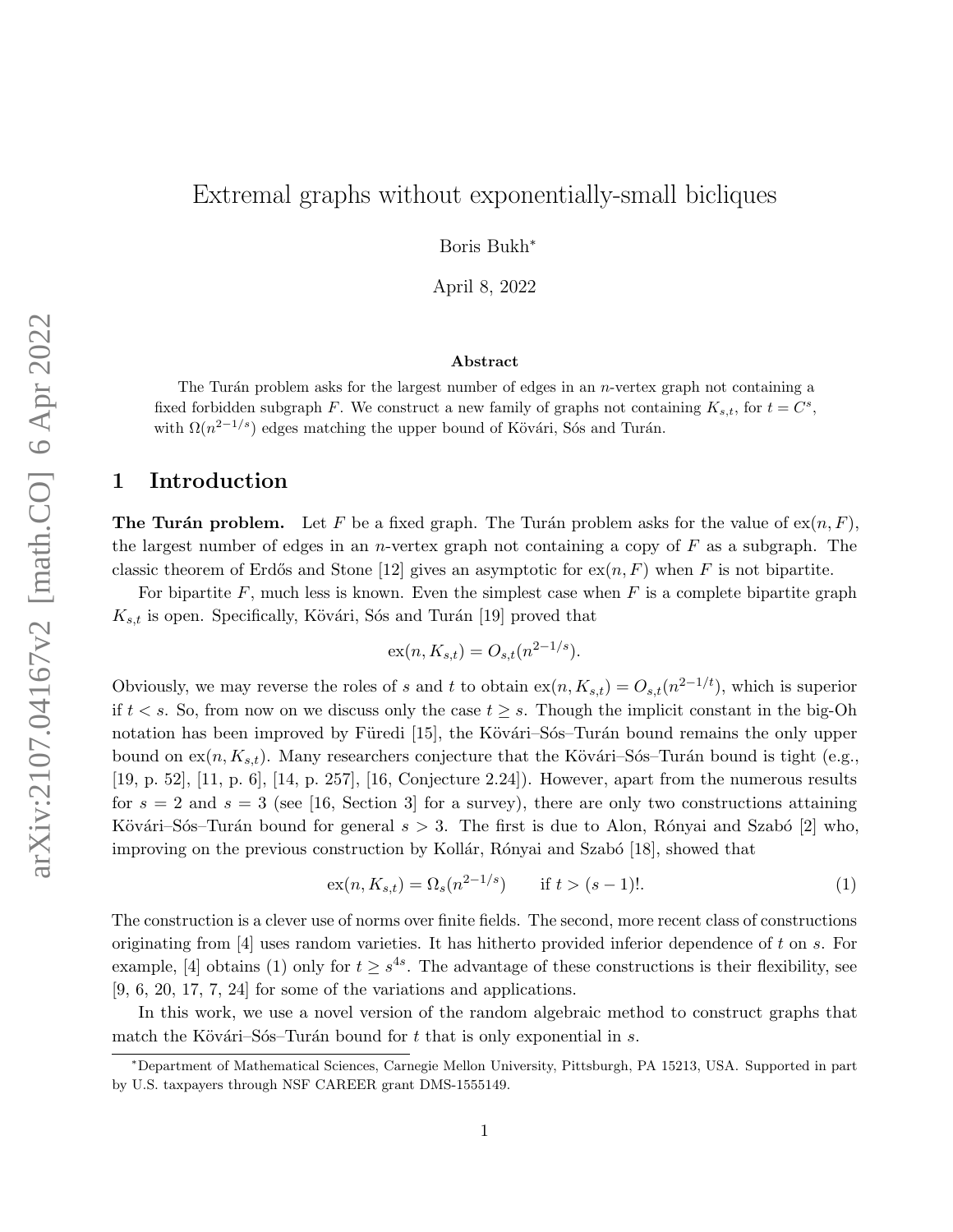**Theorem 1.** Let  $s \geq 2$ . Then

$$
ex(n, K_{s,t}) = \Omega_s(n^{2-1/s}) \qquad \text{if } t > 9^s \cdot s^{4s^{2/3}}.
$$

**The Zarankiewicz problem.** Closely related to the Turán problem for  $K_{s,t}$ -free graphs is the problem of Zarankiewicz [\[25\]](#page-17-6). It is the asymmetric version of the Tur´an problem. It is well-known that in the study of the order of growth of  $ex(n, F)$  we may assume that the *n*-vertex graph is bipartite. To distinguish the two parts of a bipartite graph, we shall call them left and right. A copy of  $K_{s,t}$ in a bipartite graph G can be situated in two ways: either the s vertices are in the left part, or the s vertices are in the right part. In the Zarankiewicz problem, we forbid only the former case. So, we say that  $G$  is a *sided graph* if it is bipartite with distinguished left and right parts, and say that Zarankiewicz problem asks for the estimate on the number of edges in a sided graph not containing  $K_{s,t}$ , which is regarded as a sided graph with s vertices on the left and t vertices on the right.

An important consequence of making the graph bipartite with distinguished parts is that the two parts can (possibly) be of very unequal size. This often occurs in applications (see e.g.  $[1, 23]$  $[1, 23]$  $[1, 23]$ ). With this in mind, define  $z(m, n; s, t)$  as the largest number of edges in a sided graph with m vertices on the left and n vertices on the right that contains no sided  $K_{s,t}$ . The bound of Kövári, Sós and Turán for the Zarankiewicz problem takes the form

$$
z(m, n; s, t) = O_{s,t}(mn^{1-1/s}).
$$

In the symmetric case when  $m = n$ , the best known constructions for Zarankiewicz problem are the same as the best bipartite constructions for the Turán problem. This is not so for our approach: we are able to take the advantage of the fact that only one orientation of  $K_{s,t}$  is forbidden to obtain a lower bound on  $z(n, n; s, t)$  that is superior to the corresponding bound for  $ex(n, K_{s,t})$  in [Theorem 1.](#page-0-1)

<span id="page-1-1"></span><span id="page-1-0"></span>**Theorem 2.** a) Suppose  $s, t, m, n, k \geq 3$  are integers satisfying  $\log_n m \leq \frac{s^{k-2}}{k! \log^{2k}}$  $\frac{s^{k-2}}{k! \log^{2k} s}$  and  $k \leq \frac{s}{2 \log^3 s}$ . Then

$$
z(m, n; s, t) = \Omega_s(mn^{1-1/s}) \qquad \text{if } t > k^s \cdot e^{2s/\log s}.
$$

In particular,  $z(n, n; s, t) = \Omega_s(n^{2-1/s})$  for  $t > 3^{s+o(s)}$ .

<span id="page-1-2"></span>b) For each  $s \geq 3$  there is a constant  $c_s > 0$  such that if  $\log_n m \leq c_s t^{\frac{1}{1+2\log s}}$ , then

$$
z(m, n; s, t) = \Omega_s(mn^{1-1/s}).
$$

Part (b) is an improvement on the result of Conlon [\[8\]](#page-16-10), who proved the  $\Omega_s(mn^{1-1/s})$  bound under the condition  $\log_n m \leq c'_s t^{1/(s-1)}$ . In the same article, Conlon asked if the bound holds for  $\log_n m \leq t/s$ , which would be tight if true.

Main proof idea, in nutshell. The key novelty in our construction is that it is 'wobbly'. All the previous algebraic constructions, whether random or not, were flat: the vertex of the graph was always an affine or a projective space over  $\mathbb{F}_q$ , which was occasionally mildly mutilated by having a lower-dimensional subset removed, or stitched to itself via a quotient operation. These are finite field analogues of  $\mathbb{R}^n$  with flat metric. In contrast, the vertex set in our construction is a solution set to a family of random polynomial equations, and cannot be flattened with any change of coordinates.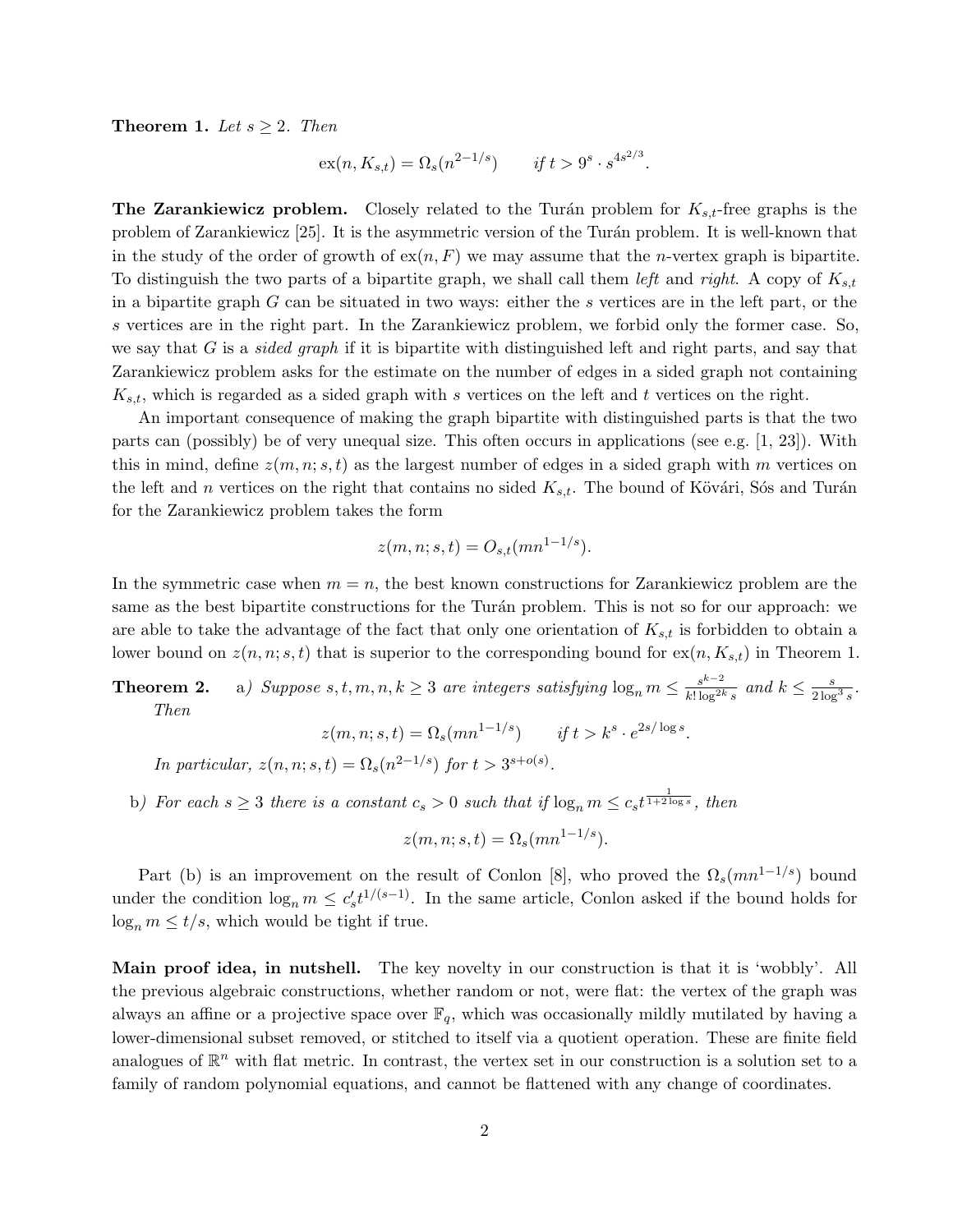Proof ideas, in more detail. To explain our construction, we recall the important ingredients in the previous random algebraic constructions of  $K_{s,t}$ -free graphs. The key is an estimate on the probability that the variety  $\mathbf{V}(f_1, \ldots, f_s)$  cut s random polynomials contains many points. This relies on two inputs. The first is Bezout's theorem, which is used to conclude that if  $\mathbf{V}(f_1, \ldots, f_s)$  is zero-dimensional, then it contains at most  $\prod \deg f_i$  many points. The second input is a bound on the probability that  $\mathbf{V}(f_1, \ldots, f_s)$  is of codimension less than s.

To prove that bound, the original paper [\[4\]](#page-16-5) uses Hilbert functions (though it did not use probabilistic language). However, almost all the subsequent works use the approach from [\[5\]](#page-16-11) relying on the Lang– Weil bounds, the only exception being an elegant argument in [\[8\]](#page-16-10) which can be described as an implicit use of Hilbert functions.

In this paper, we go back to explicit use of Hilbert functions. We show that the codimension of  $\mathbf{V}(f_1,\ldots,f_s)$  is extremely likely equal to s, unless s is close to the dimension of the ambient space. That is precisely the situation in the previous works, where graph's vertex set was s-dimensional set  $\mathbb{F}_q^s$ . To bypass this obstacle we construct the vertex set in two steps: At start we use affine space  $\mathbb{F}_q^{s+r}$  of slightly larger dimension. This way the varieties of the form  $\mathbf{V}(f_1,\ldots,f_s)$  that we obtain then have dimension r with very high probability. We then shrink the vertex set to a random subvariety of codimension r, thereby cutting all the varieties of the form  $\mathbf{V}(f_1, \ldots, f_s)$  at once.

Our second innovation concerns the need to control  $\prod \deg f_i$  in the Bezout's bound. In the construction of Turán graphs, the random polynomials  $f_1(y), \ldots, f_s(y)$  arise as specializations of a single polynomial  $g(x, y)$  in two sets of variables. A simple way to ensure that the random polynomials  $f_1(y), \ldots, f_s(y)$  are mutually independent is to make g a random polynomial of degree at least s. That makes  $\prod \deg f_i$  grow like  $s^s$ . To circumvent this, we further replace the  $(s + r)$ -dimensional affine space by a variety  $U$  that has the property that every specialization of random polynomial  $q$ of bounded degree to any s points of U yields s mutually independent polynomials. We call these  $m$ -independent varieties. The construction of m-independent varieties occupies the bulk of the paper [\(Sections 4](#page-7-0) and [5\)](#page-9-0).

Finally, we want to highlight an auxiliary contribution of this work that is of independent interest. The construction of m-independent varieties depends on a bound on the number of minimal linear dependencies between m'th powers of linear forms, i.e.,  $0 = \sum \alpha_i \ell_i(x)^m$  where  $\ell_i(x) = c_{i,0}x_0 + \cdots + c_{i,b}x_b$ . Here, 'minimal' means that no proper subset of  $m<sup>'</sup>$ th powers of these linear forms is linearly dependent. Representation of polynomials by sums of m'th powers of linear forms has been much studied, motivated primarily by the Waring problem. In particular, we adapt the argument which is implicit in the work of Białynicki-Birula and Schinzel  $[3]$  to our purposes. Though the argument in  $[3]$  suffices to obtain an exponential bound in [Theorem 1,](#page-0-1) we go beyond and obtain a stronger bound that yields the smaller exponent base of 9 in [Theorem 1.](#page-0-1)

Paper organization. We begin by collecting the algebraic tools we require in [Section 2.](#page-3-0) The concept of an m-independent set, which is central to the proof of [Theorem 1,](#page-0-1) is introduced in [Section 3.](#page-5-0) The m-independent varieties used in the proof of [Theorem 1](#page-0-1) are constructed in [Sections 4](#page-7-0) and [5.](#page-9-0) Finally, in [Sections 6](#page-12-0) and [7](#page-14-0) we prove [Theorems 1](#page-0-1) and [2](#page-1-0) respectively.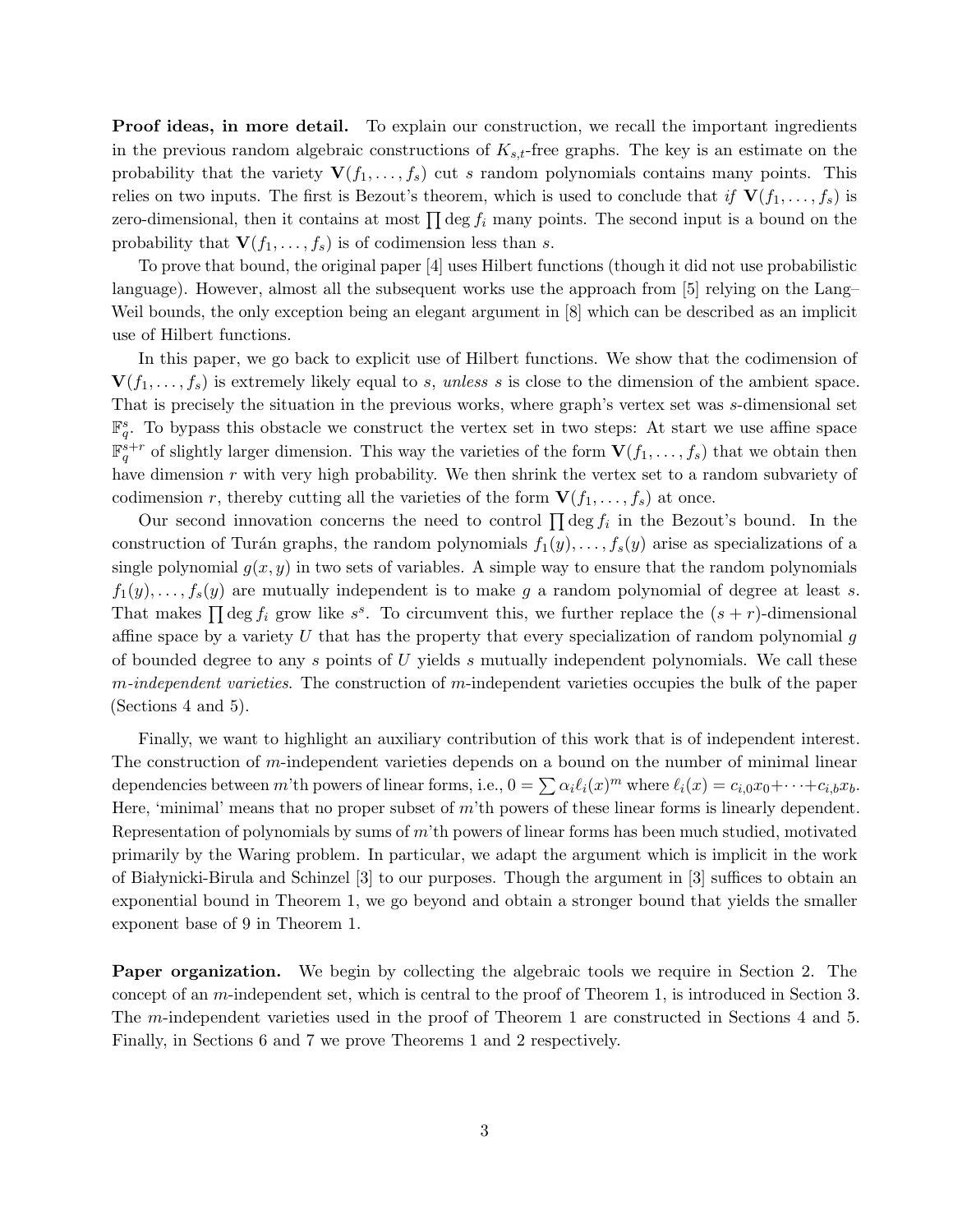Acknowledgments. I am thankful to Chris Cox for extensive feedback on an earlier version of this paper. I am grateful to Jacob Tsimerman for discussions on numerous topics related to this paper, and especially for motivating me to prove [Lemma 22](#page-11-0) in its current form, and to Anamay Tengse, Mrinal Kumar, Ramprasad Saptharishi for spotting a serious error in the proof of [Lemma 22](#page-11-0) in the previous version of this paper.

#### <span id="page-3-0"></span>2 Algebraic tools

To make this paper maximally accessible, we tried to keep the use of algebra to the minimum. In particular, we use counting arguments even when similar algebraic arguments could have provided slightly superior numeric constants. Despite this, we require basic familiarity with algebraic geometry on the level of the first chapter of Shafarevich's book [\[21\]](#page-17-8). We collect the other algebraic tools in this section.

**Varieties and their**  $\mathbb{F}_q$ **-points.** The integer q will denote a prime power. We shall work exclusively with fields  $\mathbb{F}_q$  and  $\overline{\mathbb{F}_q}$ . All varieties in this paper are quasi-projective over the field  $\overline{\mathbb{F}_q}$ . We write  $\mathbf{V}(f_1,\ldots,f_t)$  for the projective variety cut out by homogeneous polynomials  $f_1,\ldots,f_t$ . We denote the vector space of homogeneous polynomials of degree m in  $b + 1$  variables with coefficients in  $\mathbb{F}_q$  by  $\mathbb{F}_q[x_0,\ldots,x_b]_m$ . We also work with products of projective spaces  $\mathbb{P}^a \times \mathbb{P}^b$ . The set of bihomogeneous polynomials of bidegrees  $(m, m')$  on  $\mathbb{P}^a \times \mathbb{P}^b$  is denoted by  $\mathbb{F}_q[x_0, \ldots, x_a]_m \otimes \mathbb{F}_q[y_0, \ldots, y_b]_{m'}$ .

We write monomials using the multiindex notation: for a multiindex  $\beta = (\beta_0, \beta_1, \dots, \beta_b) \in \mathbb{Z}_{\geq 0}^{b+1}$ , the notation  $x^{\beta}$  stands for the monomial  $x_0^{\beta_0}x_1^{\beta_1}\cdots x_b^{\beta_b}$ . A general homogeneous polynomial of degree  $m$ is thus written as  $\sum_{|\beta|=m} c_{\beta} x^{\beta}$ .

The graphs we shall construct in the proofs of [Theorems 1](#page-0-1) and [2](#page-1-0) will consist of the  $\mathbb{F}_q$ -points of certain varieties. We denote the  $\mathbb{F}_q$ -points of a variety  $V \subseteq \mathbb{P}^b$  by  $V(\mathbb{F}_q)$  or (if the variety V is a complicated expression) by  $V \cap \mathbb{P}^b(\mathbb{F}_q)$ . We shall use the following bounds on the number of  $\mathbb{F}_q$ -points.

<span id="page-3-4"></span>**Lemma 3** (Weakening of [\[10,](#page-16-13) Corollary 3.3]). Suppose  $V \subseteq \mathbb{P}^b$  is a k-dimensional variety of degree d. Then  $|V(\mathbb{F}_q)| \le d |\mathbb{P}^k(\mathbb{F}_q)|$ .

<span id="page-3-2"></span>**Lemma 4.** a) Let  $m_1, \ldots, m_r$  be positive integers, and let  $Y \subseteq \mathbb{P}^b(\mathbb{F}_q)$  be a non-empty set. Suppose that  $g_1, \ldots, g_r \in \mathbb{F}_q[x_0, \ldots, x_b]$  are random homogeneous polynomials of degrees  $\deg g_i = m_i$ . Then

<span id="page-3-1"></span>
$$
\Pr\left[|Y \cap \mathbf{V}(g_1, \dots, g_r)| \le \frac{|Y|}{2q^r}\right] \le \frac{4q^r}{|Y|}.\tag{2}
$$

<span id="page-3-3"></span>b) The same holds for bihomogeneous polynomials, i.e., if  $Y \subseteq \mathbb{P}^a(\mathbb{F}_q) \times \mathbb{P}^b(\mathbb{F}_q)$  is a non-empty set and  $g_1, \ldots, g_r$  are random bihomogeneous polynomials of bidegrees  $\deg g_i = (m_i, m'_i)$  with  $m_i, m'_i \geq 1$ , then [\(2\)](#page-3-1) holds.

*Proof.* For a point  $y \in Y$ , let  $R_y$  be the indicator random variable of the event  $y \in V(g_1, \ldots, g_r)$ . Let  $y, y' \in Y$  be two distinct points. We claim that  $\mathbb{E}[R_y] = \mathbb{E}[R_{y'}] = 1/q^r$  and that the random variables  $R_y$  and  $R_{y'}$  are independent. To see this in the [case \(a\),](#page-3-2) apply the change of coordinates so that  $y = [1:0:0:\dots:0]$  and  $y' = [0:1:0:\dots:0]$ . The polynomial  $g_i$  vanishes at y if and only if the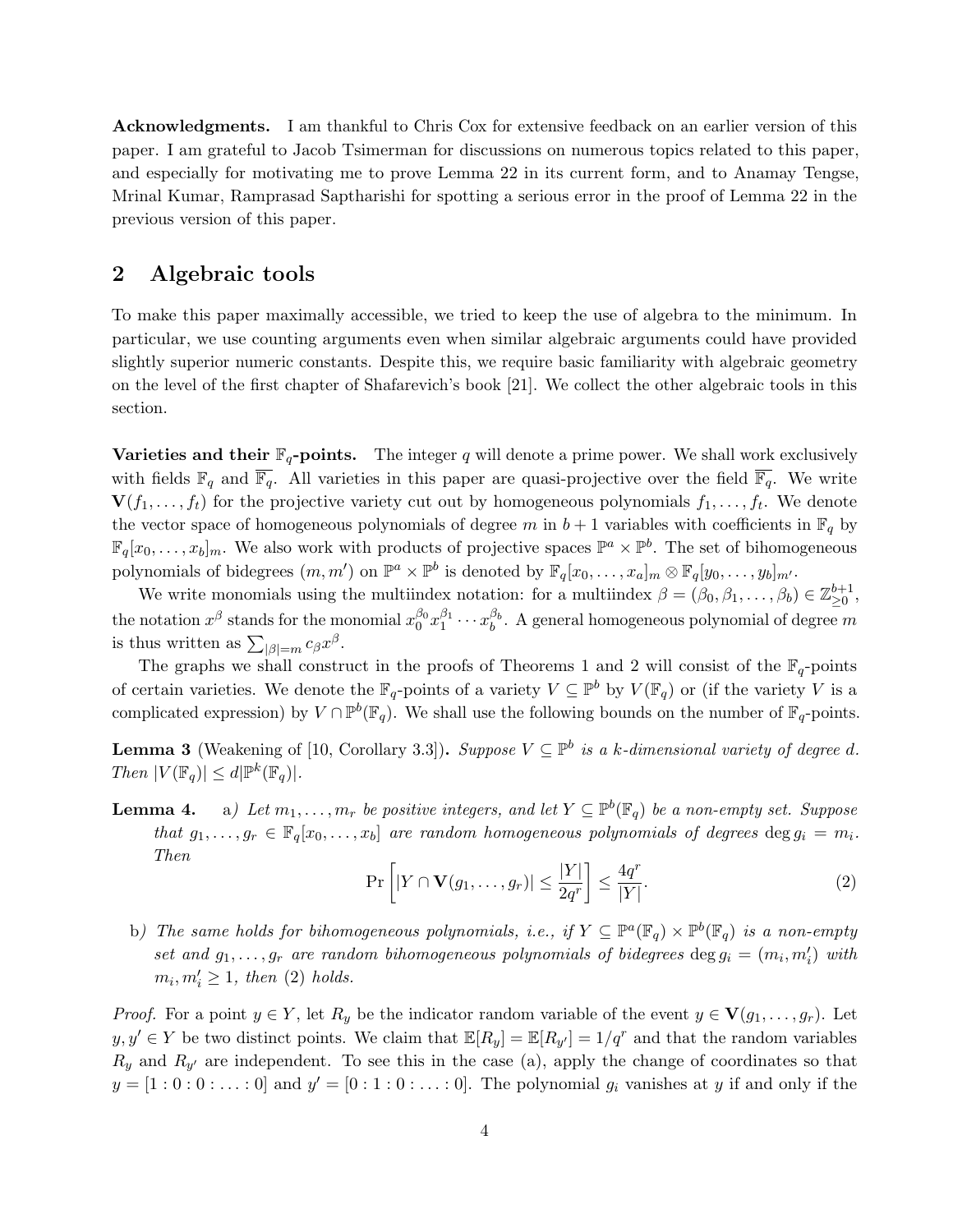coefficient of  $x_0^m$  vanishes. Similarly,  $g_i(y') = 0$  if and only if the coefficient of  $x_1^m$  vanishes. In the [case \(b\),](#page-3-3) write  $y = (y_a, y_b)$  and  $y' = (y'_a, y'_b)$  with  $y_a, y'_a \in \mathbb{P}^a(\mathbb{F}_q)$  and  $y_b, y'_b \in \mathbb{P}^b(\mathbb{F}_q)$ . Since  $y \neq y'$  we may assume that  $y_b \neq y'_b$  (by swapping the roles of  $\mathbb{P}^a$  and  $\mathbb{P}^b$  if necessary). We can then change the coordinates on  $\mathbb{P}^b$  in the same way as in the [case \(a\),](#page-3-2) and observe that vanishing of  $g_i$  at y and y' depends on disjoint sets of coefficients. This proves the claim.

Let  $R = \sum_{y \in Y} R_y$ . From the pairwise independence of the  $R_y$ 's, it follows that

$$
\text{Var}[R] = \sum_{y \in Y} \text{Var}[R_y] = \frac{1}{q^r} (1 - \frac{1}{q^r}) |Y| \le |Y| / q^r.
$$

Since  $\mathbb{E}[R] = \sum_{y} \mathbb{E}[R_{y}] = |Y|/q^{r}$ , Chebyshev's inequality then implies that

$$
\Pr\left[|R - |Y|/q^r| \ge \lambda \sqrt{|Y|/q^r}\right] \le \lambda^{-2},
$$

and the lemma follows upon taking  $\lambda = \sqrt{\frac{Y}{4q^r}}$ .

**Bézout's inequality.** For a reducible variety  $V \subseteq \mathbb{P}^b$ , define the *total degree* deg(V) to be the sum of the degrees of the irreducible components of V .

**Lemma 5** (Bézout's inequality, [\[13,](#page-16-14) p. 228, Example 12.3.1]). Let V and W be two varieties in  $\mathbb{P}^b$ . Then

$$
\deg(V \cap W) \le \deg(V) \deg(W).
$$

**Hilbert functions.** For a homogeneous ideal I, the Hilbert function  $H_I(m)$  is defined as the codimension of  $I_m \stackrel{\text{def}}{=} I \cap \overline{\mathbb{F}_q}[x_0, \ldots, x_b]_m$  in  $\overline{\mathbb{F}_q}[x_0, \ldots, x_b]_m$ . Equivalently, if  $I = I(V)$  is the homogeneous ideal of polynomials vanishing on a variety V, then  $H_I(m)$  is the dimension of the subspace of functions on V induced by all homogeneous polynomials of degree m.

We shall use the following bound on the Hilbert function.

<span id="page-4-0"></span>**Lemma 6.** Let V be a variety of dimension k in  $\mathbb{P}^b$ . Then its Hilbert function satisfies

$$
H_{I(V)}(m) \geq {m+k \choose m}.
$$

Though more general bounds are known (e.g. [\[22,](#page-17-9) Theorem 2.4]), we give a proof for completeness.

*Proof.* By [\[21,](#page-17-8) Theorem 1.15 and Corollary 1.6] there is a linear projection  $\pi: V \to \mathbb{P}^k$ , which is finite and surjective. Then the pullback of a homogeneous polynomial of degree m on  $\mathbb{P}^k$  is a homogeneous polynomial of degree  $m$  on  $V$ . The result follows since the space of homogeneous degree- $m$  polynomials on  $\mathbb{P}^k$  is of dimension  $\binom{m+k}{m}$ , and the pullback map has trivial kernel.  $\Box$ 

We use Hilbert functions to bound the probability that a random polynomial vanishes on a given variety.

<span id="page-4-1"></span>**Lemma 7.** Let V be any variety in  $\mathbb{P}^b$ . Let  $g \in \mathbb{F}_q[x_0,\ldots,x_b]_m$  be a random homogeneous degree-m polynomial. Then the probability that g vanishes on V is

$$
\Pr[g_{|V} = 0] \le q^{-H_{I(V)}(m)}
$$

.

5

 $\Box$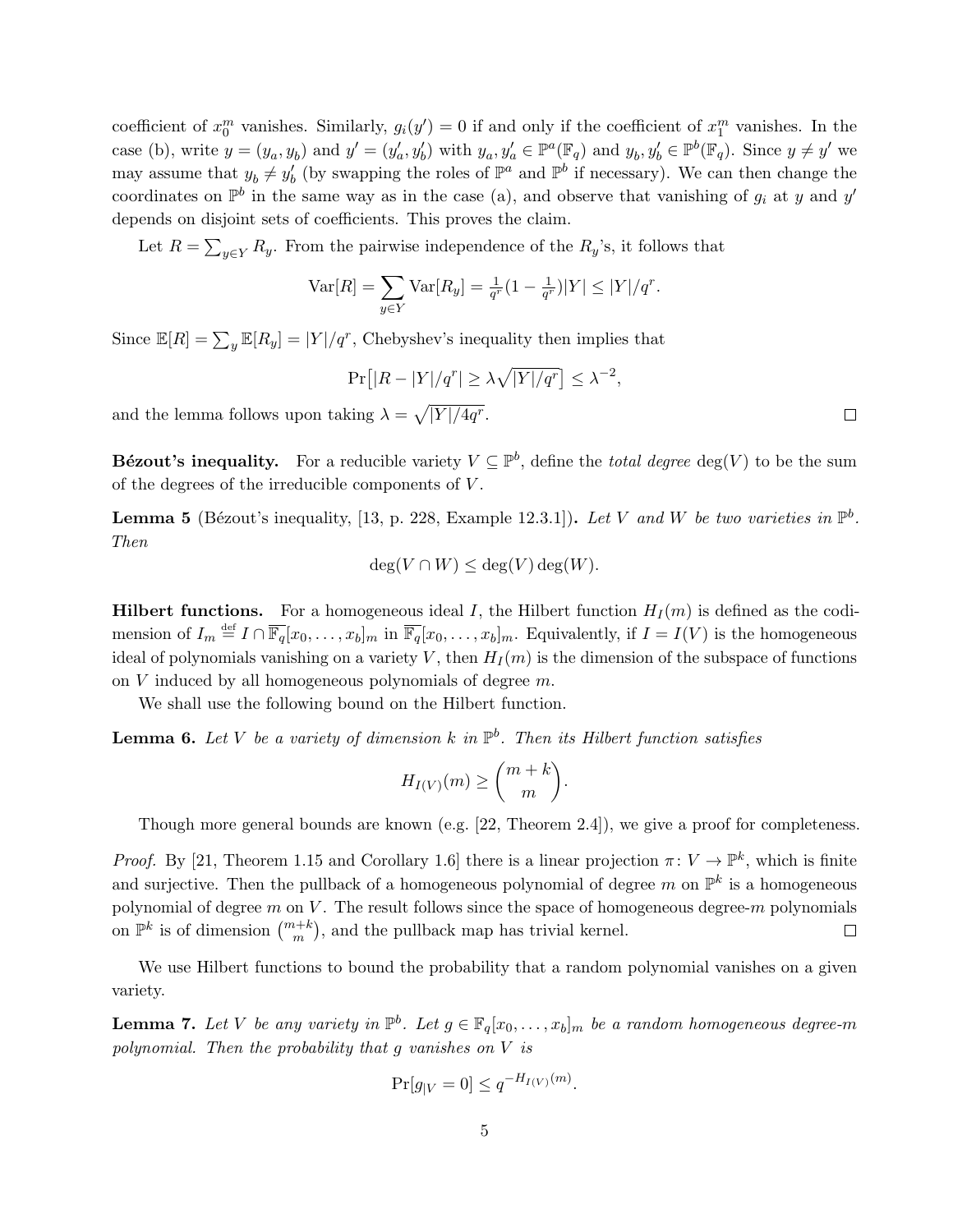*Proof.* By the definition of the Hilbert function,  $H_{I(V)}(m)$  is the codimension (over  $\overline{\mathbb{F}_q}$ ) of  $I(V)_m$  in  $\overline{\mathbb{F}_q}[x_0,\ldots,x_b]_m$ . This implies that the codimension of  $I(V)_m \cap \mathbb{F}_q[x_0,\ldots,x_b]$  in  $\mathbb{F}_q[x_0,\ldots,x_b]_m$  is at least  $H_{I(V)}(m)$ . Since  $Pr[g|_V = 0] = Pr[g \in I(V)_m \cap \mathbb{F}_q[x_0, \ldots, x_b]]$ , the lemma follows.  $\Box$ 

### <span id="page-5-0"></span>3 Definition and uses of  $m$ -independence

If t is small compared to b, then the Hilbert function of t generic points in  $\mathbb{P}^b$  is  $H_{I(\{p_1,...,p_t\})}(m) = t$ for  $m \geq 1$ . As we shall see shortly, the point sets satisfying  $H_{I(\{p_1,\ldots,p_t\})}(m) = t$  behave random-like with respect to the degree-m polynomials. Since this property will be key to our construction of Turán graphs, we focus on the sets lacking this pleasant property.

<span id="page-5-2"></span>**Definition 8.** We say that points  $p_1, \ldots, p_t \in \mathbb{P}^b$  are m-dependent if  $H_{I(\{p_1,\ldots,p_t\})}(m) < t$ . We furthermore say that they are minimally m-dependent if no proper subset of these points is m-dependent.

<span id="page-5-3"></span>**Definition 9.** A set  $X \subset \mathbb{P}^b$  is called *s-wise m-independent* if no *s* distinct points of V are *m*-dependent.

Though we define m-dependence via Hilbert functions, there are two other ways to think about the concept that will be useful. The first way is to think of a homogeneous degree- $m$  polynomial  $f$ on  $\mathbb{P}^b$  as a linear form in its coefficients. Specialization of f to  $f(p)$  gives distinct linear forms for distinct  $p \in \mathbb{P}^b$ . It is easy to see from the definition of m-dependence that the points  $p_1, \ldots, p_t$  are m-dependent if and only if  $f(p_1), \ldots, f(p_t)$  are linearly dependent as linear forms in  $\binom{b+m}{m}$  $\binom{+m}{m}$  variables.

The second way to understand m-dependence is via linear forms. To each point  $p \in \mathbb{P}^b$  one can associate a linear form  $\ell$  in  $b + 1$  variables defined by  $\ell(x) \stackrel{\text{def}}{=} \langle x, p \rangle$ . Because points in the projective space are defined only up to a multiplication by a non-zero scalar, this linear form is too defined up to a multiplication by a non-zero scalar.

<span id="page-5-5"></span>**Lemma 10.** Let  $p_1, \ldots, p_t \in \mathbb{P}^b$  be any t points, and let  $\ell_1(x), \ldots, \ell_t(x)$  be the linear forms associated to these points. The following are equivalent:

- a) points  $p_1, \ldots, p_t$  are m-dependent,
- b) there is a linear relation of the form

<span id="page-5-1"></span>
$$
c_1 \prod_{j=1}^{m} \ell_1(x_j) + \dots + c_t \prod_{j=1}^{m} \ell_t(x_j) = 0.
$$
 (3)

Furthermore, if the characteristic of  $\mathbb{F}_q$  is at least m, then the following condition is also equivalent to the two above:

c) there is a linear relation of the form

<span id="page-5-4"></span>
$$
c_1 \ell_1(x)^m + \dots + c_t \ell_t^m(x) = 0.
$$
 (4)

Proof of  $(a) \iff (b)$ . Let  $k_1, \ldots, k_m \in \{0, 1, \ldots, b\}$  be arbitrary, and let  $\beta = (\beta_0, \beta_1, \ldots, \beta_b)$  be the tally vector, i.e.,  $\beta_i$  is the number of elements among  $k_1, \ldots, k_m$  that are equal to i. Then the coefficient of  $x_{1,k_1}\cdots x_{m,k_m}$  in  $\prod_j \ell_i(x_j)$  is equal to  $p_i^{\beta}$  $i<sup>6</sup>$ . Therefore, the linear relation in [\(3\)](#page-5-1) holds if and only if  $c_1p_1^{\beta} + \cdots + c_t p_t^{\beta} = 0$  for every  $\beta \in \mathbb{Z}_{\geq 0}$  satisfying  $|\beta| = m$ . As discussed in the paragraph following [Definitions 8](#page-5-2) and [9,](#page-5-3) the latter condition is equivalent to points  $p_1, \ldots, p_t$  being m-dependent.  $\Box$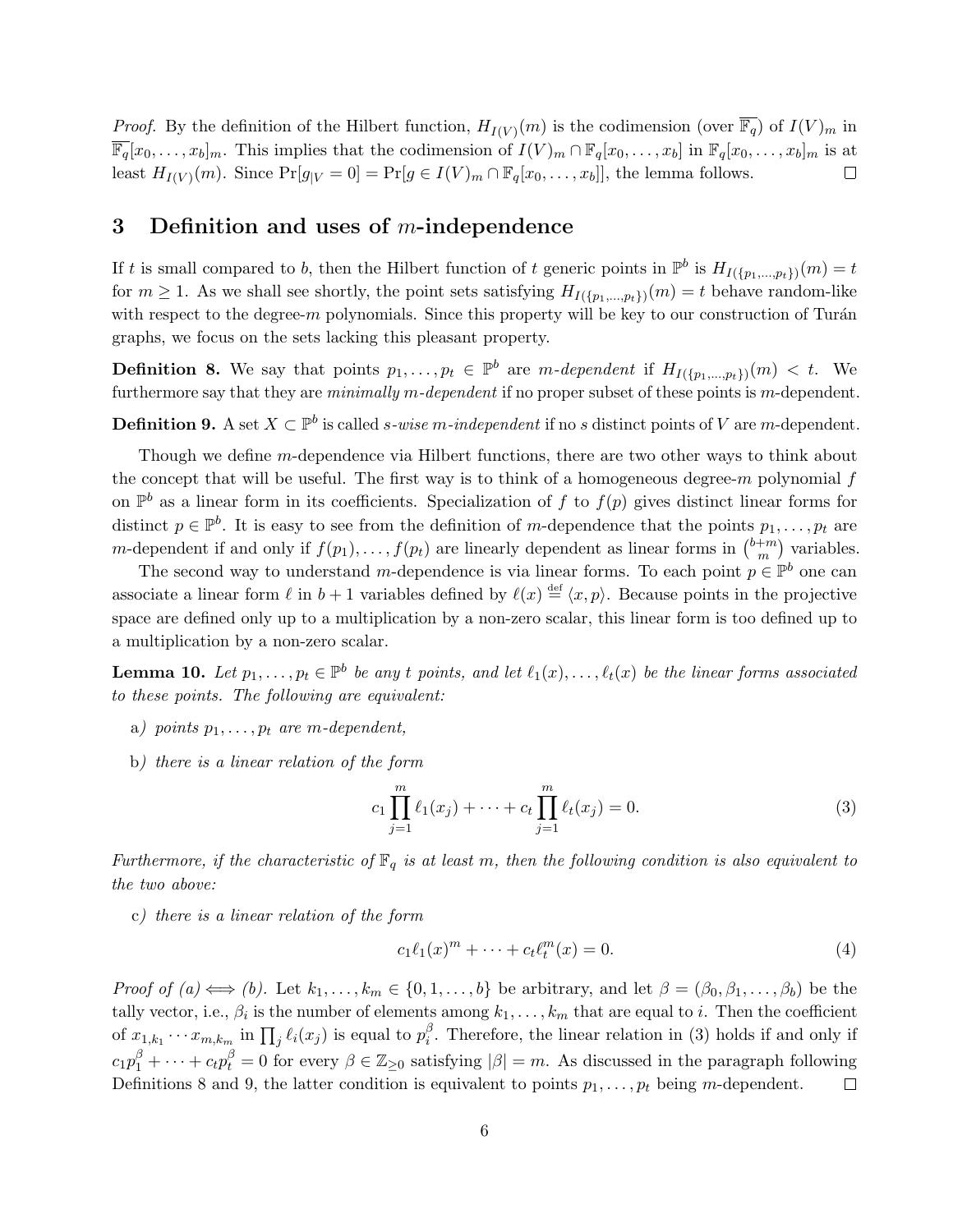*Proof of (b)*  $\implies$  (c). Trivial, by setting  $x_1 = \cdots = x_m$ .

*Proof of (c)*  $\implies$  (b). Set  $x = x_1 + \cdots + x_m$  in [\(4\)](#page-5-4), and expand. Let  $k_1, \ldots, k_m$  be arbitrary, and define  $\beta$  as in the proof of (a)  $\iff$  (b). The coefficient of  $x_{1,k_1}\cdots x_{m,k_m}$  in the expansion is  $\binom{m}{\beta_0,\beta_1,\dots,\beta_b}$ times larger than the coefficient of the same monomial in [\(3\)](#page-5-1). Since  $\binom{m}{\beta_0,\beta_1,\dots,\beta_b}\neq 0$  follows from the assumption on the characteristic, the desired implication follows.  $\Box$ 

 $\Box$ 

If points  $p_1, \ldots, p_t$  are not m-dependent, we say that they are m-independent.

The usefulness of these definitions comes from the combination of two simple observations:

<span id="page-6-2"></span>**Proposition 11.** Suppose that  $v_1, \ldots, v_s \in \mathbb{P}^a(\mathbb{F}_q)$  are m-independent points. Pick a random polynomial  $g \in \mathbb{F}_q[x_0,\ldots,x_a]_m \otimes \mathbb{F}_q[y_0,\ldots,y_b]_{m'}$  uniformly among all bihomogeneous polynomials of bidegree  $(m, m')$  on  $\mathbb{P}^a \times \mathbb{P}^b$ . Then s random polynomials  $g(v_1, y), \ldots, g(v_s, y) \in \mathbb{F}_q[y_0, \ldots, y_b]_m$  are mutually independent.

*Proof.* Write g as  $g(x, y) = \sum_{|\beta|=m'} y^{\beta} g_{\beta}(x)$ . Since the coefficient of  $y^{\beta}$  in  $g(v_i, y)$  is  $g_{\beta}(v_i)$ , it suffices to show that  $g_{\beta}(v_1), \ldots, g_{\beta}(v_s)$  are independent for every  $\beta$ .

Think of  $g_{\beta}(v_i)$  as a linear function of the coefficients of  $g_{\beta}$ . By the alternative definition of mindependence discussed above, the linear functions  $g_{\beta}(v_1), \ldots, g_{\beta}(v_s)$  are linearly independent. Since the coefficients of  $g_\beta$  are chosen independently and uniformly from  $\mathbb{F}_q$ , this implies that  $g_\beta(v_1), \ldots, g_\beta(v_s)$ are independent.  $\Box$ 

Define the function

$$
M_k(t) \stackrel{\text{def}}{=} \min\left\{m : \binom{m+k}{k} \ge t\right\}.
$$

Recall that a variety W is said to be of *pure dimension*  $k$  if all of its irreducible components are of dimension k.

**Proposition 12.** Let  $0 \le s \le k \le b$  be integers, and let  $W \subseteq \mathbb{P}^b$  be a variety of pure dimension k and degree at most D.

<span id="page-6-0"></span>a) If  $h_1, \ldots, h_s$  are independent random homogeneous polynomials of degree m in  $b+1$  variables and  $\mathbb{F}_q$ -coefficients, then

$$
\Pr\left[\dim(W \cap \mathbf{V}(h_1,\ldots,h_s)) > k - s\right] \leq Cq^{-\binom{k-s+1+m}{m}},
$$

where the constant  $C = C(k, m, D) > 0$  depends only on k, m and D.

<span id="page-6-1"></span>b) Let T and  $\delta_1, \ldots, \delta_s$  be positive integers satisfying  $\delta_i \geq M_{k-i+1}(T)$ . If  $h_1, \ldots, h_s$  are independent random homogeneous polynomials of degrees deg  $h_i = \delta_i$  in  $b + 1$  variables and  $\mathbb{F}_q$ -coefficients, then

$$
\Pr[\dim(W \cap \mathbf{V}(h_1,\ldots,h_s)) > k - s] \leq Cq^{-T},
$$

where the constant  $C = C(T, s, D, \delta_1, \ldots, \delta_s) > 0$  depends only on t, s, D and on the polynomial degrees  $\delta_1, \ldots, \delta_s$ .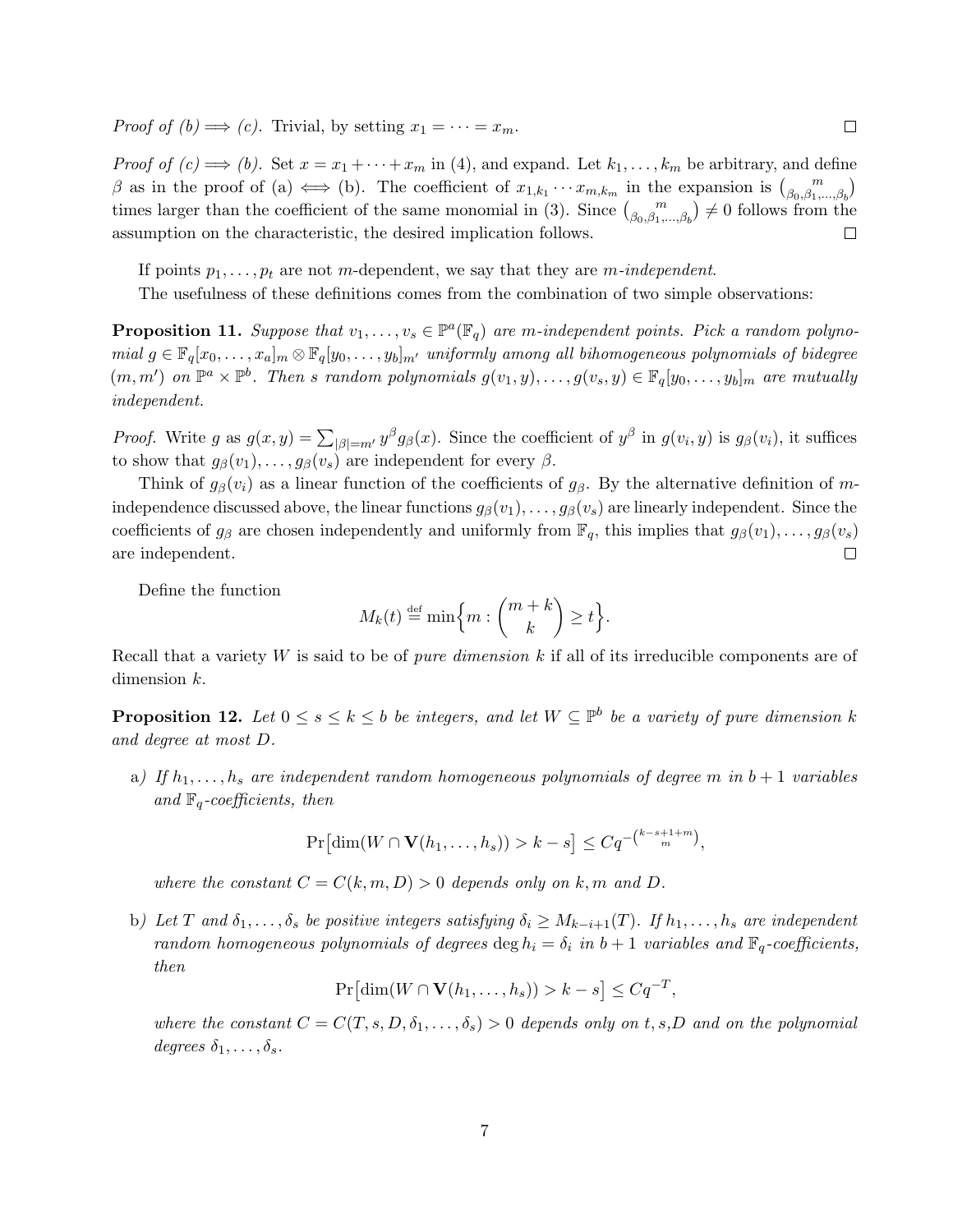*Proof.* [Part \(a\)](#page-6-0) is the special case of [part \(b\)](#page-6-1) with  $T = \binom{k-s+1+m}{m}$  $\binom{m+1+m}{m}$  and  $\delta_1 = \cdots = \delta_s = m$ . So, it suffices to prove [part \(b\).](#page-6-1)

The proof is by induction on s. Let  $\mathcal U$  be the set of all irreducible components of  $W \cap \mathbf{V}(h_1, \ldots, h_{s-1})$ . Since  $\mathbf{V}(h_1,\ldots,h_{s-1})$  is cut by  $s-1$  polynomials and W is of pure dimension k, it follows that  $\dim(U) \geq k - s + 1$  for each  $U \in \mathcal{U}$  [\[21,](#page-17-8) Corollary 1.14]. So, from [Lemmas 6](#page-4-0) and [7](#page-4-1) we see that, for any fixed  $U \in \mathcal{U}$ ,

$$
\Pr[h_s \text{ vanishes on } U] \le q^{-\binom{k-s+1+\delta_s}{k-s+1}} \le q^{-\binom{k-s+1+M_{k-s+1}(T)}{k-s+1}} \le q^{-T}.
$$

Bézout's inequality tells us that  $|U| \leq D \prod_{i=1}^{s-1} \delta_i$ , and hence the probability that  $h_s$  vanishes on some component of  $W \cap V(h_1,\ldots,h_{s-1})$  is at most  $D\prod_{i=1}^{s-1} \delta_i \cdot q^{-T}$ . By the induction hypothesis, the variety  $W \cap V(h_1, \ldots, h_{s-1})$  is of dimension exceeding  $k - s + 1$  with probability at most  $C(t, s-1, D, \delta_1, \ldots, \delta_{s-1})q^{-T}$ , and so the probability that  $W \cap \mathbf{V}(h_1, \ldots, h_{s-1}, h_s)$  is of dimension exceeding  $k - s$  is at most

$$
\deg(W)m^{s-1} \cdot q^{-t} + C(t, s-1, D, \delta_1, \dots, \delta_{s-1})q^{-T},
$$
  
which is at most  $C(T, s, D, \delta_1, \dots, \delta_s)q^{-\binom{k-s+1+m}{m}}$  for suitable  $C(T, s, D, \delta_1, \dots, \delta_s)$ .

Combining these two observations we obtain the following handy result.

<span id="page-7-2"></span>**Lemma 13.** Let  $0 \le s \le k \le b$  be integers. Suppose that  $W \subseteq \mathbb{P}^b$  is a variety of pure dimension k, and  $X \subset \mathbb{P}^a(\mathbb{F}_q)$  is an s-wise m-independent set of size  $|X| \leq c' q^{\frac{1}{s} \binom{k-s+1+m}{m}}$  where  $c' = c'(m, s, \deg W) > 0$ is sufficiently small. Let  $g \in \mathbb{F}_q[x_0,\ldots,x_a]_m \otimes \mathbb{F}_q[y_0,\ldots,y_b]_m$  be a random bihomogeneous polynomial of bidegree  $(m, m)$  on  $\mathbb{P}^a \times \mathbb{P}^b$ . Then the following holds with probability at least  $\frac{4}{5}$ : For every s distinct points  $v_1, \ldots, v_s \in X$  the variety

$$
\{w \in W : g(v_1, w) = \dots = g(v_s, w) = 0\}
$$

is of dimension  $k - s$ .

*Proof.* By [Proposition 11,](#page-6-2) polynomials  $g(v_1, y), \ldots, g(v_s, w)$  are mutually independent, for every distinct points  $v_1, \ldots, v_s \in X$ . By [Proposition 12\(](#page-6-0)*a*) and the union bound over all  $(v_1, \ldots, v_s) \in X^s$ , the probability that g does not satisfy the lemma is at most  $|X|^s \cdot C(m,s,\deg W)q^{-\binom{k-s+1+m}{m}} \leq$  $(c')^{s}C(m, s, \text{deg }W)$ . So, choosing c' small enough works.  $\Box$ 

### <span id="page-7-0"></span>4 Construction of m-independent varieties

For positive integers  $b, m, t$ , let

 $\Phi_t(b,m) \stackrel{\text{def}}{=} \{ (p_1,\ldots,p_t) \in (\mathbb{P}^b)^t : p_1,\ldots,p_t \text{ are minimally } m\text{-dependent} \},\$  $\phi_t(b,m) \stackrel{\text{def}}{=} \dim \Phi_t(b,m).$ 

Note that  $\Phi_t(b, m)$  is indeed a variety. This follows from the equivalence of m-dependence of points and linear dependence of the linear m-th powers of respective linear forms, which we discussed above.

<span id="page-7-1"></span>We shall upper bound the functions  $\phi_t$  in the next section. But first we show how to use these bounds to construct m-independent varieties.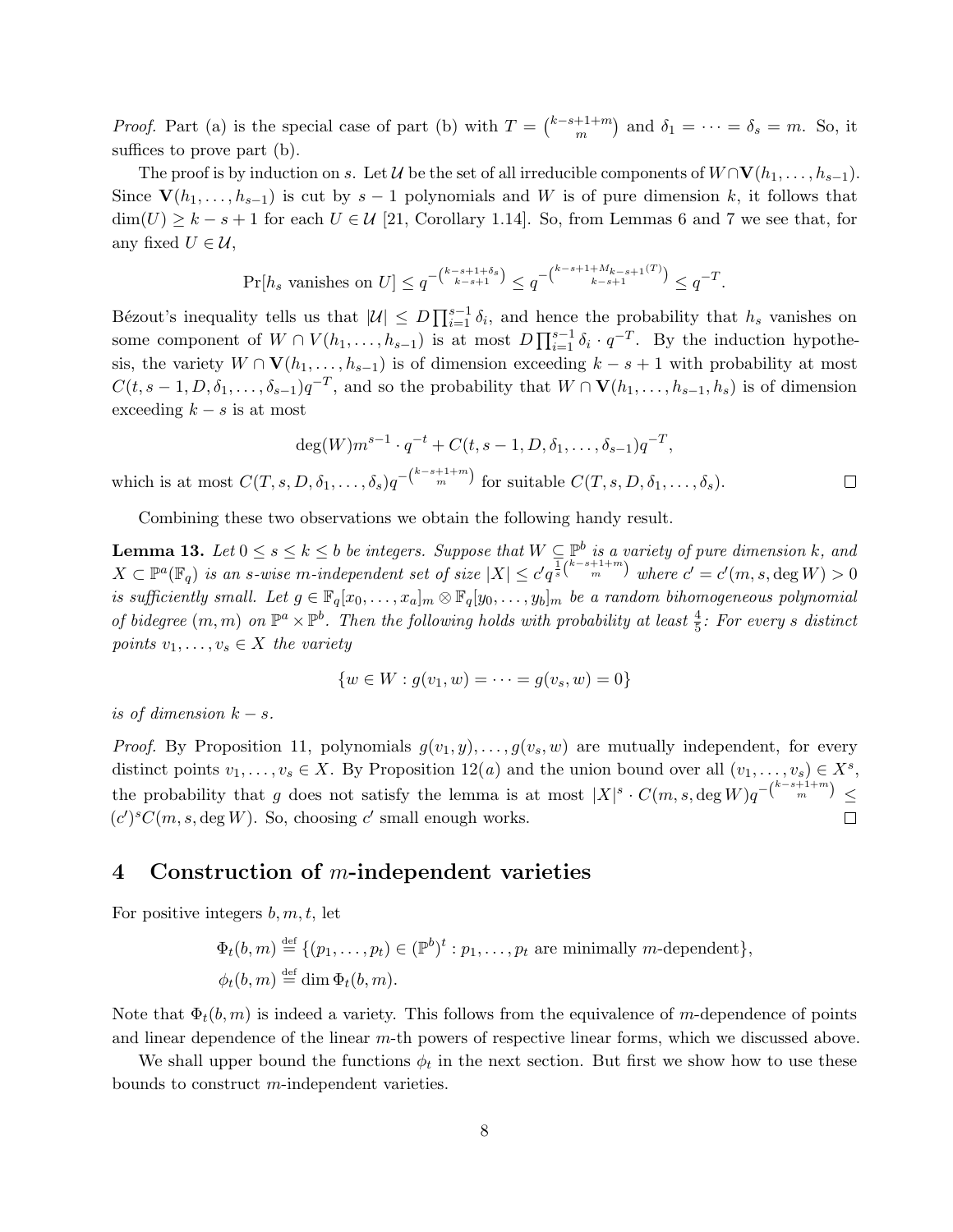**Lemma 14.** Suppose that b, m,  $Z, s \geq 1$  are integers satisfying

<span id="page-8-0"></span>
$$
Z > \frac{1}{t-1}\phi_t(b, m) \qquad \text{for all } t = 2, 3, \dots, s. \tag{5}
$$

Let  $f_1, \ldots, f_Z$  be generic degree-m homogeneous polynomials in  $b+1$  variables. Then the variety  $\mathbf{V}(f_1,\ldots,f_Z)$  is s-wise m-independent.

As we shall show in [Lemma 22\(](#page-12-1)a),  $\Phi_t(b,m) = \emptyset$  for  $t \leq m+1$ . Hence, the condition [\(5\)](#page-8-0) is non-vacuous only for  $t = m + 2, m + 3, \ldots, s$ .

*Proof of [Lemma 14.](#page-7-1)* It suffices to show that  $\mathbf{V}(f_1, \ldots, f_Z)$  contains no set of t minimally m-dependent points for every  $t = 2, 3, \ldots, s$ . Fix t in this range.

Note that whenever points  $p_1, \ldots, p_t \in \mathbb{P}^b$  are minimally m-dependent, their Hilbert function satisfies  $H_{I(\{p_1,\ldots,p_t\})}(m) = t-1$ . Indeed,  $H_{I(\{p_1,\ldots,p_t\})}(m) \leq t-1$  follows from the definition of m-dependence, and  $H_{I(\{p_1,\ldots,p_t\})}(m) \geq t-1$  follows from minimality. This means that the vector space  $I(\{p_1,\ldots,p_t\})_m$  is of codimension  $t-1$  in  $\overline{\mathbb{F}_q}[x_0,\ldots,x_b]_m$ , and hence  $I(\{p_1,\ldots,p_t\})_m^Z$  is of codimension  $Z(t-1)$  in  $(\overline{\mathbb{F}_q}[x_0,\ldots,x_b]_m)^Z$ .

Since  $Z(t-1) > \phi_t(b,m)$ , we can use the algebraic version of the union bound to deduce that for generic degree-m homogeneous polynomials  $f_1, \ldots, f_Z$ , the variety  $\mathbf{V}(f_1, \ldots, f_Z)$  does not contain any minimally m-dependent set  $\{p_1, \ldots, p_t\}$ . Indeed, write  $F \stackrel{\text{def}}{=} \overline{\mathbb{F}_q}[x_0, \ldots, x_b]_m^Z$  and regard it as a variety with polynomials' coefficients as indeterminants. Define the variety

$$
V \stackrel{\text{def}}{=} \{ (f_1, \ldots, f_Z, p_1, \ldots, p_t) \in F \times \Phi_t(b, m) : f_i(p_j) = 0 \text{ for all } i, j \}.
$$

Consider the projection of V onto F. Our claim is that the fiber of a generic  $\vec{f} \in F$  is empty. If it is not so, then dim  $V \geq \dim F$ . However, for the projection of V onto the  $\Phi_t(b,m)$  factor, every fiber is of codimension  $Z(t-1)$ , and so dim  $V \leq \dim \Phi_t(b,m) + (\dim F - Z(t-1)) < \dim F$ , which is a contradiction, proving our claim.  $\Box$ 

<span id="page-8-1"></span>**Lemma 15.** Suppose that b, m, Z are integers satisfying the condition [\(5\)](#page-8-0) and  $b - Z \ge 1$ , and assume that  $q \geq q_0(b, m, Z)$  is sufficiently large in terms of b, m, Z. Then there exist degree-m polynomials  $f_1, \ldots, f_Z \in \mathbb{F}_q[x_0, \ldots, x_b]_m$  such that the variety  $\mathbf{V}(f_1, \ldots, f_Z)$  is s-wise m-independent, is of pure dimension  $b - Z$ , and contains at least  $\frac{1}{2}q^{b-Z}$  many  $\mathbb{F}_q$ -points.

*Proof.* We shall choose each  $f_1, \ldots, f_Z$  uniformly at random from  $\mathbb{F}_q[x_0, \ldots, x_b]_m$ . Let

$$
B \stackrel{\text{def}}{=} \{ (f_1, \ldots, f_Z) : \mathbf{V}(f_1, \ldots, f_Z) \text{ is not } s\text{-wise } m\text{-independent} \}
$$
  

$$
\subseteq \overline{\mathbb{F}_q}[x_0, \ldots, x_b]_m^Z.
$$

The set  $B$  is a variety, for we can think of as the image of the projection of the bigger variety

$$
B' \stackrel{\text{def}}{=} \{(f_1, \ldots, f_Z, p_1, \ldots, p_s) : f_i(p_j) = 0 \text{ for all } i, j\} \subseteq \overline{\mathbb{F}_q}[x_0, \ldots, x_b]_m^Z \times \Phi_t(b, m)
$$

onto the first factor.

Furthermore, recall that  $\Phi_t(b, m)$  is defined by the linear dependence of the m-th powers of the linear forms associated to the points  $p_i$ . Since the number of linear forms and the numbers of variables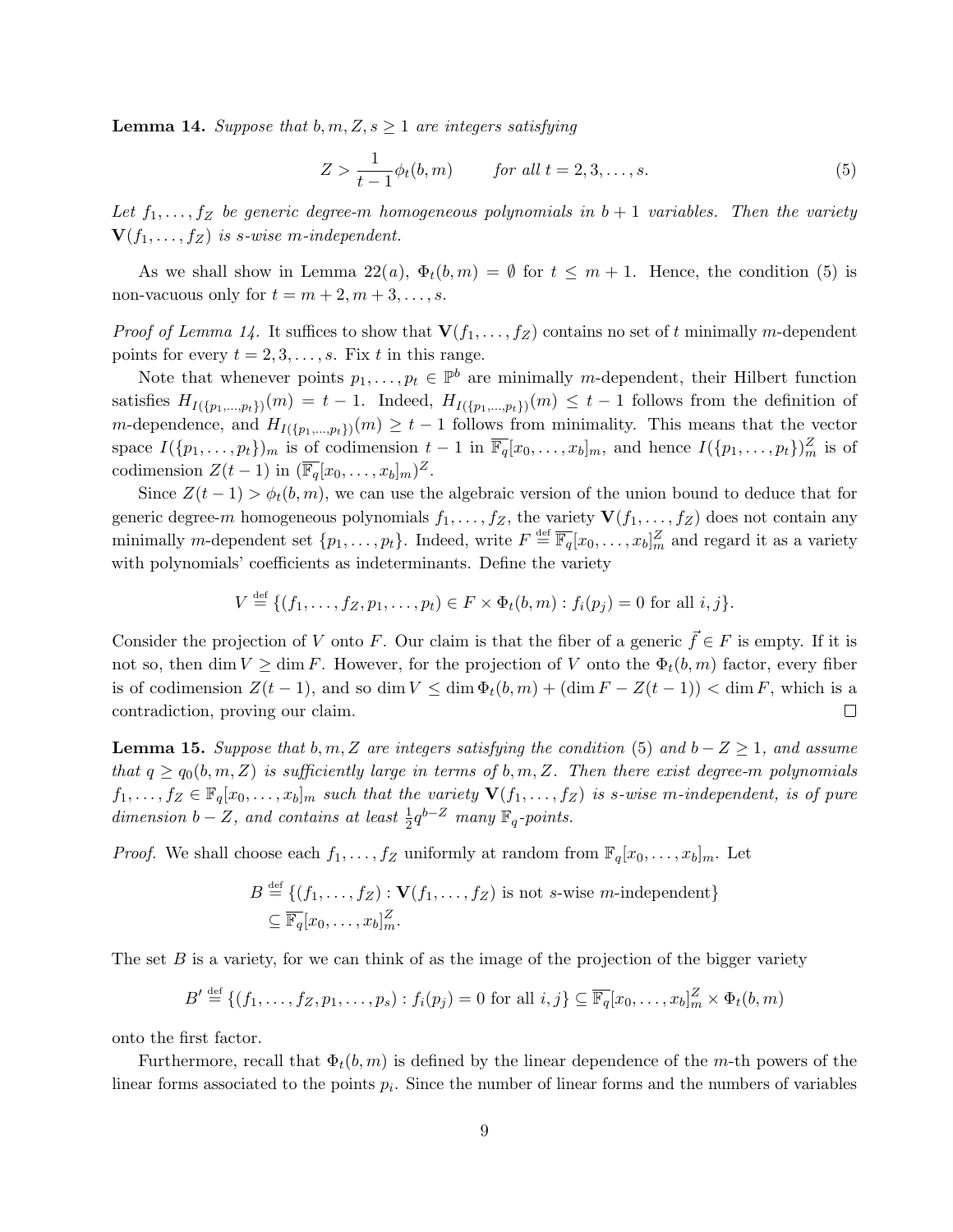therein do not depend on  $q$ , using Bézout's inequality we may obtain an upper bound on the degree B' (and hence on the degree of B) that is independent of q (but depends on  $b, m$  and Z).

By [Lemma 14,](#page-7-1) B is of codimension at least 1 in  $\overline{\mathbb{F}_q}[x_0,\ldots,x_b]_m^Z$ . By [Lemma 3,](#page-3-4) a random element  $\mathbb{F}_q[x_0,\ldots,x_b]_m^Z$  is in B with probability  $O(\frac{1}{q})$  $\frac{1}{q}$  deg B). Since deg B is independent of q, this probability is  $O(1/q)$ .

Similarly, since  $\mathbf{V}(f_1, \ldots, f_Z)$  is of codimension Z for generic polynomials  $f_1, \ldots, f_Z$ , it follows that  $\mathbf{V}(f_1,\ldots,f_Z)$  is of smaller codimension with probability  $O(1/q)$  for random polynomials  $f_1,\ldots,f_Z$ . Furthermore, since  $\mathbf{V}(f_1,\ldots,f_Z)$  is defined by Z polynomials, no component of it can have codimension more than Z (see [\[21,](#page-17-8) Corollary 1.14]), and so  $\mathbf{V}(f_1, \ldots, f_Z)$  is of pure dimension  $b - Z$ .

Let  $Y = \mathbb{P}^b(\mathbb{F}_q)$ . Applying Lemma  $4(a)$  we see that

$$
\Pr[|\mathbf{V}(f_1,\ldots,f_Z)\cap \mathbb{P}^b(\mathbb{F}_q)|\leq \frac{1}{2}q^{b-Z}]\leq 4q^{Z-b}.
$$

Since  $b - Z \geq 1$ , this is also  $O(1/q)$ , and so random polynomials  $f_1, \ldots, f_Z$  satisfy the conclusion of the lemma with probability  $1 - O(1/q)$ .  $\Box$ 

# <span id="page-9-0"></span>5 Upper bound on  $\phi_t(b,m)$

For the purpose of proving an exponential bound in [Theorem 1,](#page-0-1) we need only a bound of the form  $\phi_t(b,m) \leq (1-\varepsilon)bt$  that is valid for small t. We go a step further: our bound shows that, for moderately large b, the quantity  $\frac{1}{t-1}\phi_t(b,m)$  appearing in [Lemma 14](#page-7-1) is largest when  $t = m + 2$ . Though our bound on  $\phi_t(b,m)$  is likely to be far from being sharp, this means that a stronger bound on  $\phi_t(b,m)$ would not lead to a smaller base of exponent in [Theorem 1.](#page-0-1)

**Definition 16.** We say that points  $p_1, \ldots, p_t \in \mathbb{P}^b$  are *strongly m-dependent* if they span  $\mathbb{P}^b$  and the associated linear forms  $\ell_i(x) = \langle x, p_i \rangle$  satisfy a relation of the form

<span id="page-9-1"></span>
$$
c_1 \prod_{j=1}^{m} \ell_1(x_j) + \dots + c_t \prod_{j=1}^{m} \ell_t(x_j) = 0
$$
\n(6)

in which all the coefficients  $c_1, \ldots, c_t$  are non-zero.

Note that [Lemma 10](#page-5-5) implies that every minimal  $m$ -dependent set is strongly  $m$ -dependent. The key to our upper bound on  $\phi_t(b, m)$  is a lower bound on the number of points in any strongly m-dependent set. We begin by proving a relatively weak such bound, adapting the argument which is implicit in the work of Białynicki-Birula and Schinzel [\[3\]](#page-16-12). We then bootstrap this weak bound to a stronger bound in [Lemma 20.](#page-10-0)

# <span id="page-9-2"></span>**Lemma 17.** For  $m \geq 2$ , every strongly m-dependent set in  $\mathbb{P}^b$  has at least  $2(b+1)$  many points.

*Proof.* Let  $p_1, \ldots, p_t$  be strongly m-dependent points in  $\mathbb{P}^b$ . By renumbering the points if necessary, we may assume that the points  $p_1, \ldots, p_{b+1}$  span  $\mathbb{P}^b$ . If  $t \leq 2b+1$ , then the remaining points  $p_{b+2}, \ldots, p_t$ do not span  $\mathbb{P}^b$  because there are only  $t-b \leq b$  of them. Hence, there is an  $a \in \mathbb{P}^b$  such that  $\langle a, p_i \rangle = 0$ for  $i = b + 2, \ldots, t$ . Plugging a for each of  $x_2, x_3, \ldots, x_m$ , in [\(6\)](#page-9-1) and writing simply x for  $x_1$  we obtain a relation of the form

$$
c'_1 \ell_1(x) + \dots + c'_{b+1} \ell_{b+1}(x) = 0
$$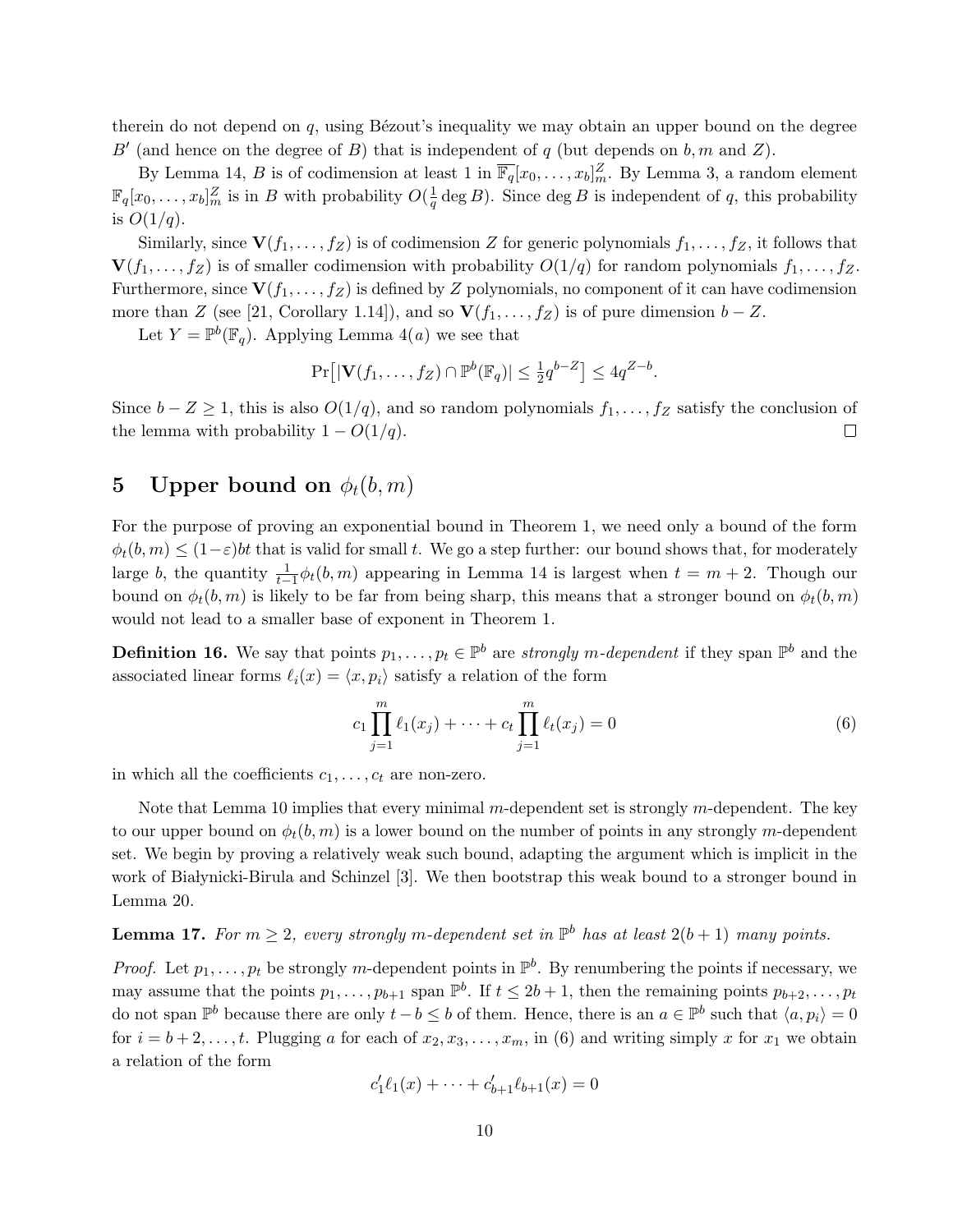where  $c_i' = c_i \langle a, p_i \rangle^{m-1}$ . Since  $p_1, \ldots, p_{b+1}$  span  $\mathbb{P}^b$ , not all the coefficients  $c_i'$  vanish. Because the points  $p_1, \ldots, p_{b+1}$  are linearly independent, the linear forms  $\ell_1, \ldots, \ell_{b+1}$  are linearly independent, and so we reach a contradiction with the previously-made assumption that  $t \leq 2b + 1$ .  $\Box$ 

To prove the stronger bound, we need to establish a couple of auxiliary results.

<span id="page-10-1"></span>**Lemma 18.** Let G be an n-vertex graph with at most n edges. Then  $G$  contains an independent set of size  $n/3$ .

*Proof.* According to Turán's theorem applied to the complement of  $G$ , the independence number of  $G$ is minimized when  $G$  is a union of cliques whose sizes differ by at most 1. So, assume that  $G$  is of this form. This implies that the largest clique in  $G$  is of size at most 3, for otherwise  $G$  would have had more than n edges. Hence, G is a union of at least  $n/3$  disjoint cliques, and so has an independent set of size  $\lceil n/3 \rceil$ .  $\Box$ 

<span id="page-10-2"></span>**Lemma 19.** Suppose that V is a finite-dimensional vector space (over any field), B and B' are each a basis for  $V$ , and that no vector in  $B$  is a multiple of any vector in  $B'$ , and vice versa. Then there exists a subset  $C \subset B$  of size  $|A| \geq \frac{1}{3}$  dim V such that  $B' \cap \text{span}(C) = \emptyset$ .

*Proof.* Given a vector  $v \in B'$ , express it in the basis B as  $v = \sum_{b \in B} c_{b,v} b$ , and define the set  $S(v) \stackrel{\text{def}}{=} \{b \in B : c_{b,v} \neq 0\}.$  Equivalently, the set  $S(v)$  is the support of v, when expressed in the basis B.

Let  $H \stackrel{\text{def}}{=} \{S(v) : v \in B'\}$ . Since no vector of B' is a multiple of any vector in B, it follows that  $|S(v)| \geq 2$ , and so we may view H as a (potentially non-uniform) hypergraph all whose edges have at least two elements. Since  $v \in \text{span}(C)$  if and only if  $S(v) \subseteq C$ , our task is to find an independent in H of size  $n/3$ .

Replace each edge in H by an arbitrary two-element subset thereof, obtaining a graph G. An independent set in  $G$  is also an independent set in  $H$ . Since  $G$  has dim  $V$  vertices and at most dim  $V$ distinct edges, an appeal to [Lemma 18](#page-10-1) completes the proof.  $\Box$ 

With this in place, we are ready to prove the stronger bound on  $\phi_t(b, m)$ .

<span id="page-10-0"></span>**Lemma 20.** For  $m \geq 2$ , every strongly m-dependent set in  $\mathbb{P}^b$  has at least  $\frac{m+4}{3}(b+1)$  many points.

*Proof.* The proof is by induction on m. The base case  $m = 2$  is contained in [Lemma 17.](#page-9-2) So, assume that  $m \geq 3$ .

Let P be strongly m-dependent. Let  $B \subset P$  be any set of  $b+1$  points that span  $\mathbb{P}^b$ . We break into two cases.

Suppose that the set  $P \setminus B$  does not span  $\mathbb{P}^b$ . In this case we proceed similarly to the proof of [Lemma 17.](#page-9-2) Namely, we choose an  $a \in \mathbb{P}^b$  such that  $\langle a, p \rangle = 0$  for all  $p \in P \setminus B$ . Plugging a for each of  $x_2, x_3, \ldots, x_m$  in [\(6\)](#page-9-1) and writing x, we obtain a non-trivial linear relation between the  $b+1$  linear forms  $\langle x, p \rangle$  with  $p \in B$ , contradicting the fact that B spans  $\mathbb{P}^b$ .

Suppose that  $P \setminus B$  spans  $\mathbb{P}^b$ . Let B' be any  $b+1$  points of  $P \setminus B$  that span  $\mathbb{P}^b$ . By [Lemma 19](#page-10-2) there is an  $C \subset B$  of size  $|C| \ge (b+1)/3$  such that  $B' \cap \text{span}(C) = \emptyset$ . Since the field  $\overline{\mathbb{F}_q}$  is infinite,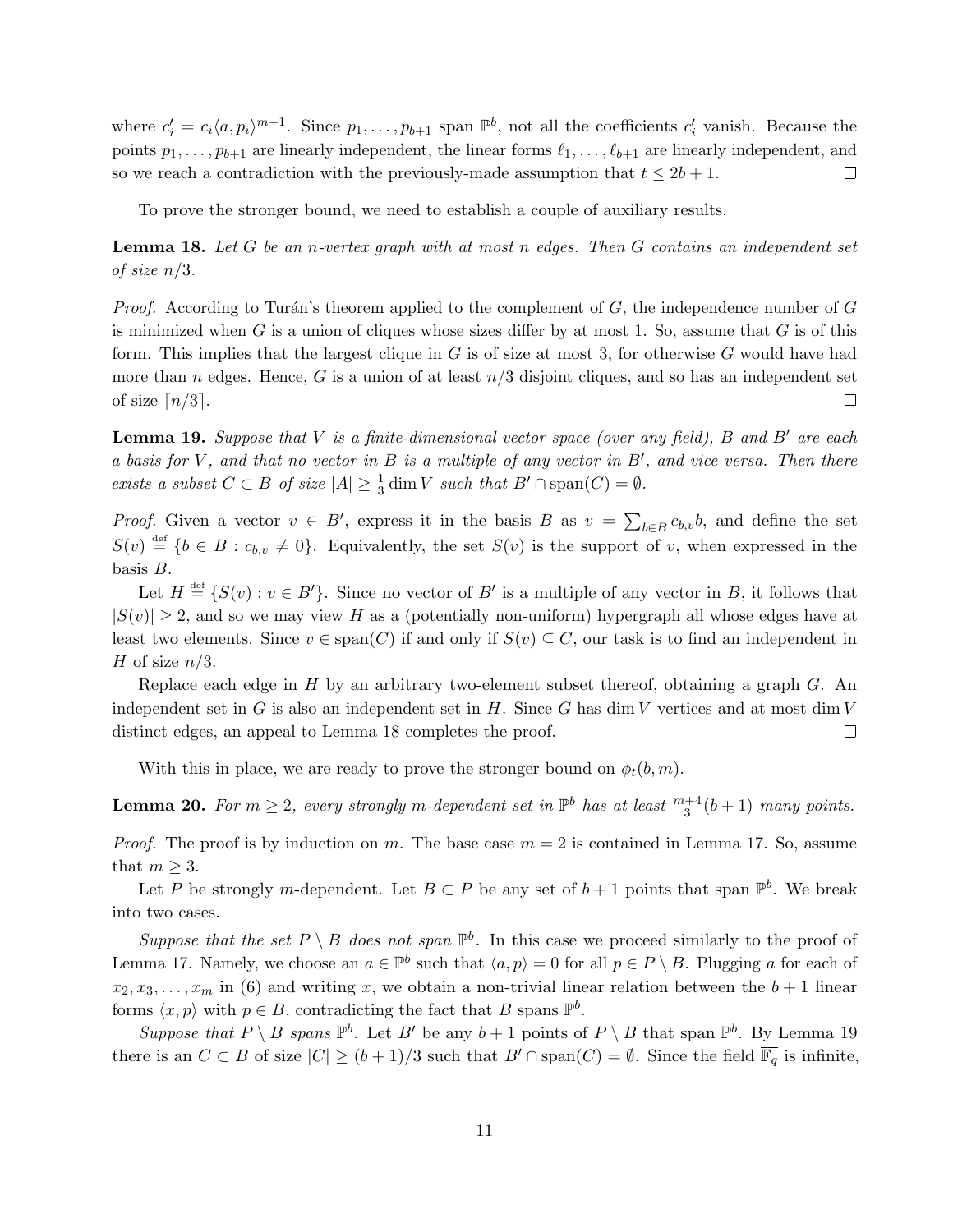there is an  $a \in \text{span}(C)^{\perp}$  such that  $\langle a, p \rangle \neq 0$  for all  $p \in P \setminus \text{span}(C)$ . Setting  $x_m = a$  in [\(6\)](#page-9-1) hence yields a relation

$$
\sum_{p \in P \setminus \text{span}(C)} c'_p \prod_{j=1}^{m-1} \ell_p(x_j) = 0,
$$

where  $c'_p \stackrel{\text{def}}{=} c_p \langle a, p \rangle \neq 0$ . Since the set  $P \setminus \text{span}(C)$  contains  $B'$ , this relations shows that  $P \setminus \text{span}(C)$ is a strongly  $(m-1)$ -dependent set. Since  $|P| \ge |P \setminus \text{span}(C)| + |C|$ , we are done by induction.  $\Box$ 

Define

$$
\Phi'_t(b,m) \stackrel{\text{def}}{=} \{ (p_1,\ldots,p_t) \in \Phi_t(b,m) : \text{points } p_1,\ldots,p_t \text{ span } \mathbb{P}^b \},
$$
  

$$
\phi'_t(b,m) \stackrel{\text{def}}{=} \dim \Phi'_t(b,m).
$$

<span id="page-11-2"></span>**Lemma 21.** Suppose that  $m \geq 3$ . Then  $\phi'_t(b, m) \leq (t - b - 1)(b + 1)$ .

*Proof.* For notational brevity, let  $\mathcal L$  denote the vector space of all non-zero linear forms in  $b+1$ variables. Let

$$
U \stackrel{\text{def}}{=} \{ (\ell_1, \dots, \ell_t) \in \mathcal{L}^t : \text{span}\{\ell_1, \dots, \ell_t\} = \mathcal{L} \},
$$
  
\n
$$
W'_t \stackrel{\text{def}}{=} \{ (\ell_1, \dots, \ell_t) \in U : c_1 \prod_{j=1}^m \ell_1(x_j) + \dots + c_m \prod_{j=1}^m \ell_t(x_j) = 0 \text{ for unique } c_1, \dots, c_m \neq 0 \},
$$
  
\n
$$
W_t \stackrel{\text{def}}{=} \{ (\ell_1, \dots, \ell_t) \in U : \prod_{j=1}^m \ell_1(x_j) + \dots + \prod_{j=1}^m \ell_t(x_j) = 0 \}.
$$

Since each point in  $\mathbb{P}^b$  corresponds to a 1-dimensional family of linear forms (differing in a multiplication by a non-zero scalar), using the characterization of  $m$ -dependence in [Lemma 10](#page-5-5) we see that  $\dim \Phi_t'(b,m) + m \leq \dim W_t'$ . Since we also have  $\dim W_t' \leq \dim W_t + m$ , it follows that  $\dim \Phi_t^1(b, m) \leq \dim W_t$ . We shall upper bound  $\dim W_t$  by bounding the dimension of the tangent space at every point of  $W_t$ .

Let  $(\ell_1, \ldots, \ell_t) \in W_t$ . Since  $\ell_1, \ldots, \ell_t$  span  $\mathcal{L}$ , by renumbering the forms, we may assume that the forms  $\ell_1, \ldots, \ell_{b+1}$  span  $\mathcal{L}$ . Furthermore, by applying a linear change of coordinates, we may also assume that  $\ell_i(y_0, \ldots, y_b) = y_{i-1}$  for each  $i = 1, 2, \ldots, b + 1$ . Then  $(\Delta_1, \ldots, \Delta_t) \in \mathcal{L}^t$  is in the tangent space to  $W_t$  at the point  $(\ell_1, \ldots, \ell_t) \in W_t$  if and only if

<span id="page-11-1"></span>
$$
\sum_{i=1}^{b+1} \Delta_i(x_k) \prod_{j \neq k} x_{j,i-1} + \sum_{i=b+2}^{t} \sum_{k=1}^{m} \Delta_i(x_k) \prod_{j \neq k} \ell_i(x_j) = 0.
$$
 (7)

Think of this condition as a system of linear equations. Each of the unknowns  $\Delta_1, \ldots, \Delta_t \in \mathcal{L}$  can be thought of as a vector of  $b + 1$  many scalar unknowns. There is one linear equation for each monomial in the x-variables appearing in [\(7\)](#page-11-1). For  $i \leq b+1$ , all the monomials appearing as coefficients of  $\Delta_i$ are a product of  $m-1$  variables of the form  $x_{j,i-1}$ , and a single other variable. Since  $m \geq 3$ , this means the monomials appearing as coefficients of  $\Delta_i$ , for  $i \leq b+1$ , are disjoint. This means that the system of equations is of rank at least  $(b+1)^2$ , i.e., the the tangent space to  $W_t$  at  $(\ell_1, \ldots, \ell_t)$  is of codimension at least  $(b+1)^2$ . Therefore,

<span id="page-11-0"></span>
$$
\phi'_t(b,m) \le \dim W_t \le t(b+1) - (b+1)^2 = (t-b-1)(b+1).
$$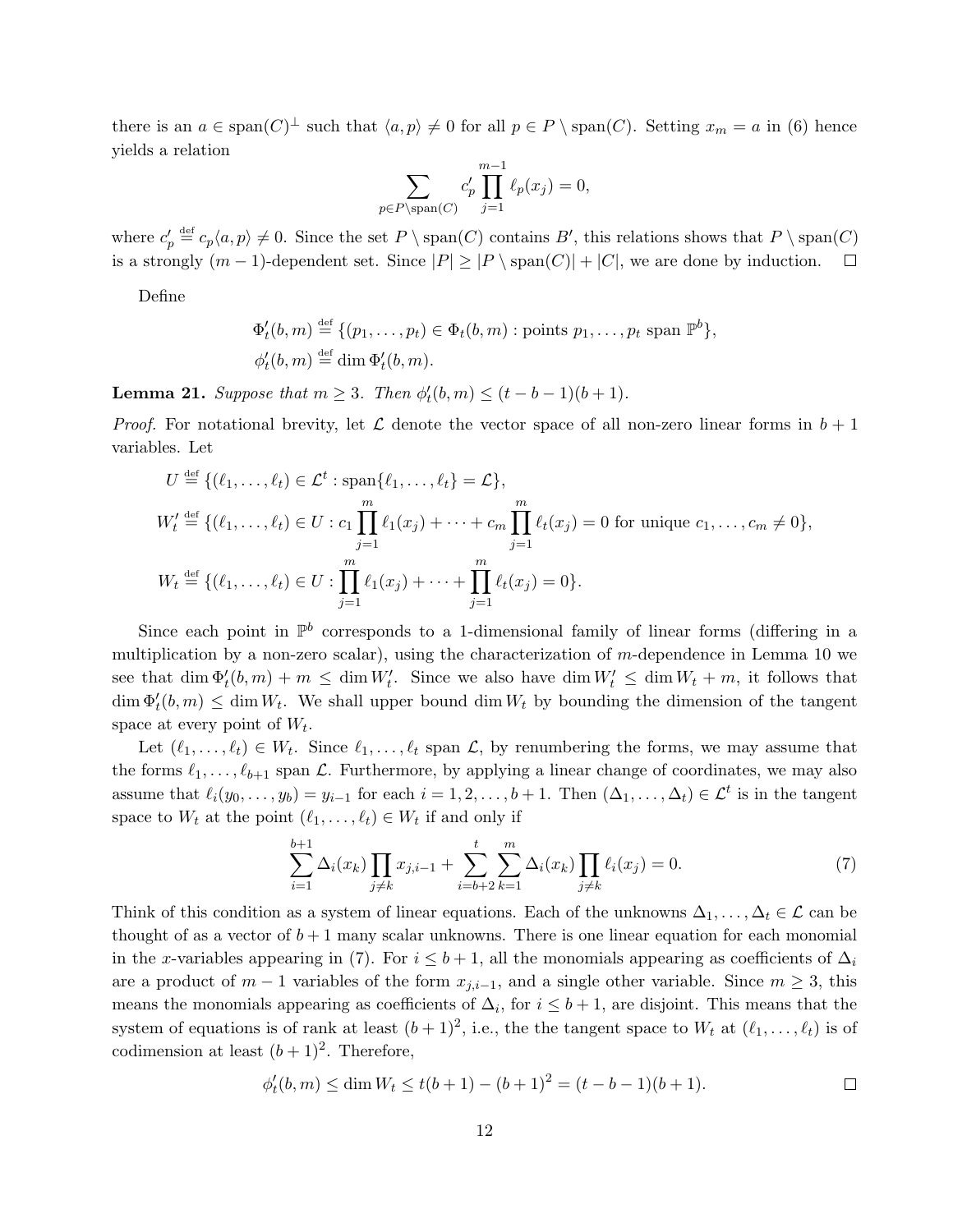<span id="page-12-1"></span>**Lemma 22.** Suppose that  $t, b, m \geq 3$  are integers. Then

- a)  $\Phi_t(b,m) = \emptyset$  if  $t \leq m+1$ , and
- <span id="page-12-2"></span>b)  $\phi_t(b,m) \leq \lfloor \frac{3}{m+4} t \rfloor (b+1 + \frac{m-2}{m+4}t)$  if  $m+2 \leq t \leq b$ .

*Proof.* From Lagrange interpolation it follows that no set of  $m + 1$  or fewer points is m-dependent. Hence  $\Phi_t(b,m) = \emptyset$  if  $t \leq m+1$ .

Let  $r' = \lfloor \frac{3}{m+4}t - 1 \rfloor$ . By [Lemma 20,](#page-10-0) every minimal m-dependent set of size t spans a subspace of projective dimension at most r'. Let  $\text{Gr}(r, \mathbb{P}^b)$  be the Grassmanian of linear subspaces of dimension r in  $\mathbb{P}^b$ . We then have

$$
\phi_t(b, m) \le \max_{r \le r'} (\phi'_t(r, m) + \dim \text{Gr}(r, \mathbb{P}^b))
$$
  
\n
$$
\le \max_{r \le r'} ((t - r - 1)(r + 1) + (r + 1)(b - r))
$$
 by Lemma 21  
\n
$$
= \max_{r \le r'} (t + b - 2r - 1)(r + 1).
$$

Without the restriction on r, the maximum of the quadratic  $(t + b - 2r - 1)(r + 1)$  is achieved when  $r=\frac{t+b-3}{4}$  $\frac{b-3}{4}$ . Since  $b \ge t$ , the value  $\frac{t+b-3}{4}$  is larger than r', and so

$$
\phi_t(b,m) \le (t+b-2r'-1)(r'+1) \le (t+b+1-\frac{6}{m+4}t)\lfloor \frac{3}{m+4}t \rfloor.
$$

# <span id="page-12-0"></span>6 Construction for the Turan problem

<span id="page-12-3"></span>**Lemma 23.** Let  $r, s, Z \geq 1$  be integers. Set  $b = r+s+Z$ . Suppose that  $b, m, Z, r$  satisfy the inequalities  $\binom{m+1+r}{m} \geq s^2$ ,  $m \geq 3$  as well as the condition [\(5\)](#page-8-0) for all fields of sufficiently large characteristic. Then, for every sufficiently large n there is a graph with  $\Theta(n)$  vertices and  $\Omega(n^{2-1/s})$  edges that is  $K_{s,t}$ -free for  $t > m^{s+Z} \prod_{i=1}^{r} M_i(s^2)$ .

*Proof.* Using Bertrand's postulate, pick a prime q such that  $n \leq q^s < 2n$ . Since n is sufficiently large, we may assume that the condition [\(5\)](#page-8-0) is satisfied for  $\mathbb{F}_q$ .

Let  $f_1, \ldots, f_Z$  be polynomials as in [Lemma 15.](#page-8-1) Let  $\delta_i \stackrel{\text{def}}{=} M_{r-i+1}(s^2)$  for  $i = 1, 2, \ldots, r$ . Let  $h_1, \ldots, h_r$  and  $h'_1, \ldots, h'_r$  be two independent collections of random homogeneous polynomials on  $\mathbb{P}^b$ with  $\mathbb{F}_q$ -coefficients of degrees deg  $h_i = \text{deg } h'_i = \delta_i$ . Let g be a random bihomogeneous  $\mathbb{F}_q$ -polynomial on  $\mathbb{P}^b \times \mathbb{P}^b$  of bidegree  $(m, m)$ .

Define

$$
L_0 \stackrel{\text{def}}{=} \mathbf{V}(f_1,\ldots,f_Z,h_1,\ldots,h_r) \cap \mathbb{P}^b(\mathbb{F}_q),
$$
  

$$
R_0 \stackrel{\text{def}}{=} \mathbf{V}(f_1,\ldots,f_Z,h'_1,\ldots,h'_r) \cap \mathbb{P}^b(\mathbb{F}_q).
$$

Let  $c' = c'(s + Z, s, \deg W)$  be the constant from [Lemma 13](#page-7-2) applied with  $W = V(f_1, \ldots, f_Z)$ , and let  $C = C(s^2, s, m^{s+Z}, \delta_1, \ldots, \delta_r)$  be the constant from [Proposition 12\(](#page-6-1)b). Put  $c \stackrel{\text{def}}{=} \min(\frac{1}{4})$  $\frac{1}{4}, c', (5C)^{-1/s}$ . Let L be a set of size  $\min(cq^s, |L_0|)$  chosen canonically from  $L_0$  (for example, it could be the initial segment of  $L_0$  in some fixed ordering of  $\mathbb{P}^b$ ). Let R be a similarly defined subset of  $R_0$  of size  $\min(cq^s, |R_0|).$ 

Define the bipartite graph G with parts L and R by connecting  $(l, r) \in L \times R$  whenever  $g(l, r) = 0$ .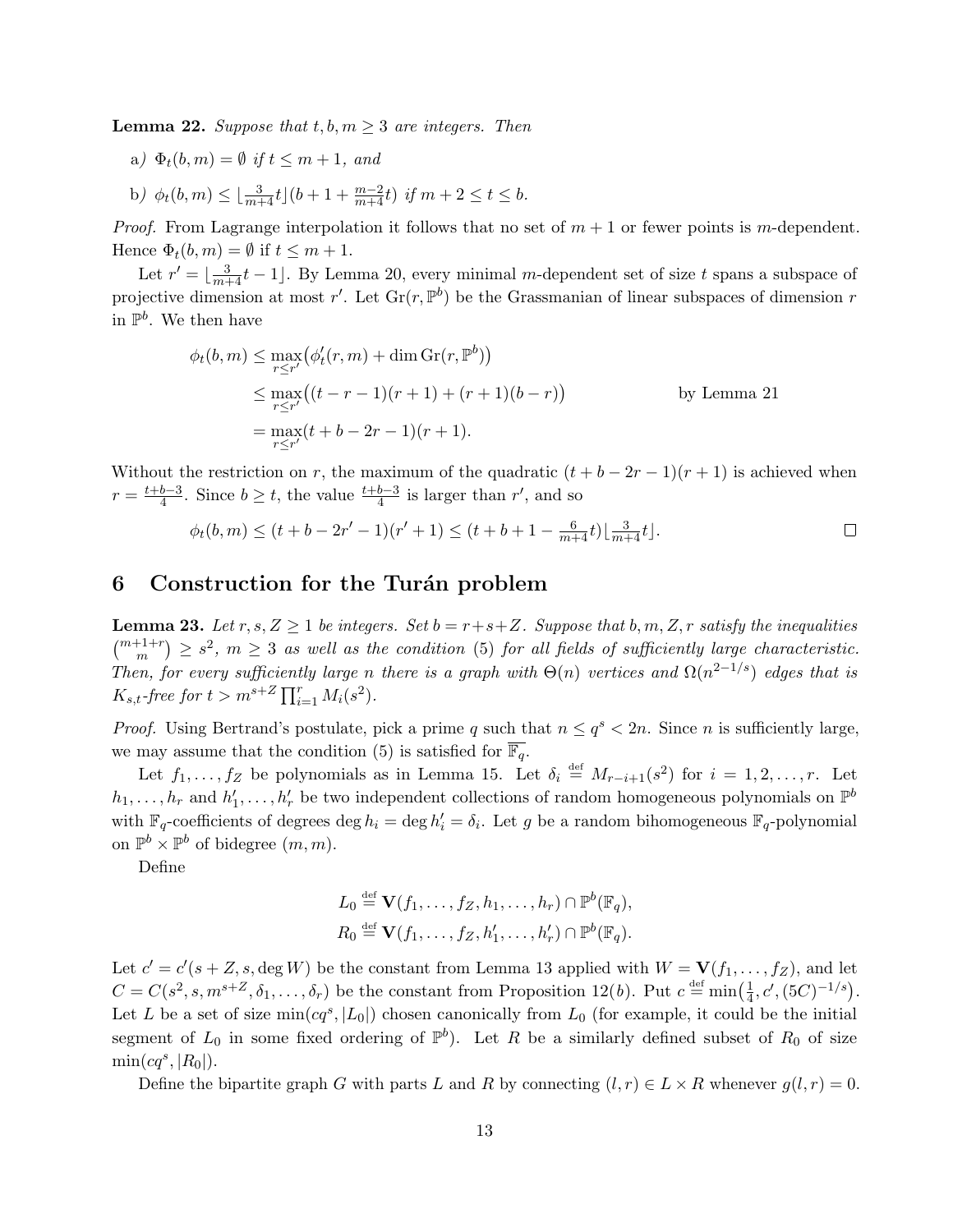Graph G has  $\Theta(q^s)$  vertices and  $\Omega(q^{2s-1})$  edges. By [Lemma 4\(](#page-3-2)*a*), both  $L_0$  and  $R_0$  have at least  $\frac{1}{4}q^s$  elements with probability  $1 - O(1/q^s)$ . Since  $c \leq \frac{1}{4}$  $\frac{1}{4}$ , this means that

<span id="page-13-0"></span>
$$
Pr[|L| = |R| = cq^s] \ge 1 - O(q^{-s}).
$$
\n(8)

Since the polynomial g is independent of  $L_0$  and  $R_0$ , it follows, by [Lemma 4\(](#page-3-3)b) applied with  $Y = L \times R$  to the single random polynomial g, that the edge set  $E(G) = (L \times R) \cap V(g)$  is of size at least  $|L||R|/2q$  with probability at least  $1 - O(q^{-2s+1})$ . In view of [\(8\)](#page-13-0), it then follows that

<span id="page-13-1"></span>
$$
\Pr[E(G) \ge \frac{1}{2}c^2 q^{2s-1}] \ge 1 - O(q^{-s}).\tag{9}
$$

**Graph** G is  $K_{s,t}$ -free. Because of the symmetry between the two parts of G, it suffices to show that G is very unlikely to contain  $K_{s,t}$  with the part of size s embedded into L. Since  $L \subset V(f_1, \ldots, f_Z)$ and  $\mathbf{V}(f_1,\ldots,f_Z)$  is m-independent, the set L is m-independent. Let  $W \stackrel{\text{def}}{=} \mathbf{V}(f_1,\ldots,f_Z)$ . Since  $\binom{m+1+r}{m} \geq s^2$ , [Lemma 13](#page-7-2) applies, telling us that with probability  $\frac{4}{5}$  every variety of the form

$$
W_{l_1,\dots,l_s} \stackrel{\text{def}}{=} \{w \in W : g(l_1, w) = \dots = g(l_s, w) = 0\},\
$$

for distinct  $l_1, \ldots, l_s$ , is of dimension dim  $W-s=r$ . Let W be the set of all varieties of the form  $W_{l_1,\ldots,l_s}$ for distinct  $l_1, \ldots, l_s \in L$ . The set W is random: it depends on the random choice of polynomials  $h_1, \ldots, h_r$  (because L depends on these polynomials), and it depends on the polynomial g. Crucially, W does not depend on polynomials  $h'_1, \ldots, h'_r$ .

So, we may apply [Proposition 12\(](#page-6-1)b) to each variety in W and polynomials  $h'_1, \ldots, h'_r$ . Note that  $deg(W_{l_1,\dots,l_s}) \leq deg(W)m^s \leq m^{s+Z}$  by Bézout's inequality. Therefore, combined with the union bound, the proposition tells us that

$$
\Pr[\exists \text{ distinct } l_1, \dots, l_s \in L \text{ s.t. } \dim(W_{l_1, \dots, l_s} \cap \mathbf{V}(h'_1, \dots, h'_r)) > 0] \le \Pr[\dim(W_{l_1, \dots, l_s}) > r \text{ for some } l_1, \dots, l_s] + \Pr[|L| \ne cq^s] + (cq^s)^s \cdot C(s^2, s, m^{s+Z})q^{-s^2} \le \frac{1}{5} + O(q^{-s}) + c^s C(s^2, s, m^{s+Z}).
$$

Because the constant c satisfies  $c \leq (5C)^{-1/s}$ , this probability is at most  $\frac{2}{5} + O(q^{-s})$ . Note that the variety  $W_{l_1,\dots,l_s} \cap \mathbf{V}(h'_1,\dots,h'_r)$  contains all common neighbors of the vertices  $l_1,\dots,l_s$  in the graph G. By Bézout's inequality, the degree of this variety is at most  $\deg(W)m^s \prod_{i=1}^r \delta_i < t$ , and hence

Pr[some s vertices in L have t common neighbors in  $G \leq \frac{2}{5} + O(q^{-s})$ .

By symmetry, we may derive the same bound with the roles of  $L$  and  $R$  reversed, and so

<span id="page-13-2"></span>
$$
\Pr[G \text{ contains } K_{s,t}] \le \frac{4}{5} + O(q^{-s}).\tag{10}
$$

Putting [\(8\)](#page-13-0), [\(9\)](#page-13-1) and [\(10\)](#page-13-2) together, it follows that graph G has  $\Theta(q^s) = \Theta(n)$  vertices, at least  $\Omega(q^{2s-1}) = \Omega(n^{2-1/s})$  edges, and contains no  $K_{s,t}$  with probability at least  $\frac{1}{5} - O(q^{-s}) > 0$ . In particular, such a graph G exists.  $\Box$ 

<span id="page-13-3"></span>**Lemma 24.** For every  $r \ge 1$  and every T, we have  $\prod_{k=1}^{r} M_k(T) \le T^{1+\log r} r!$ .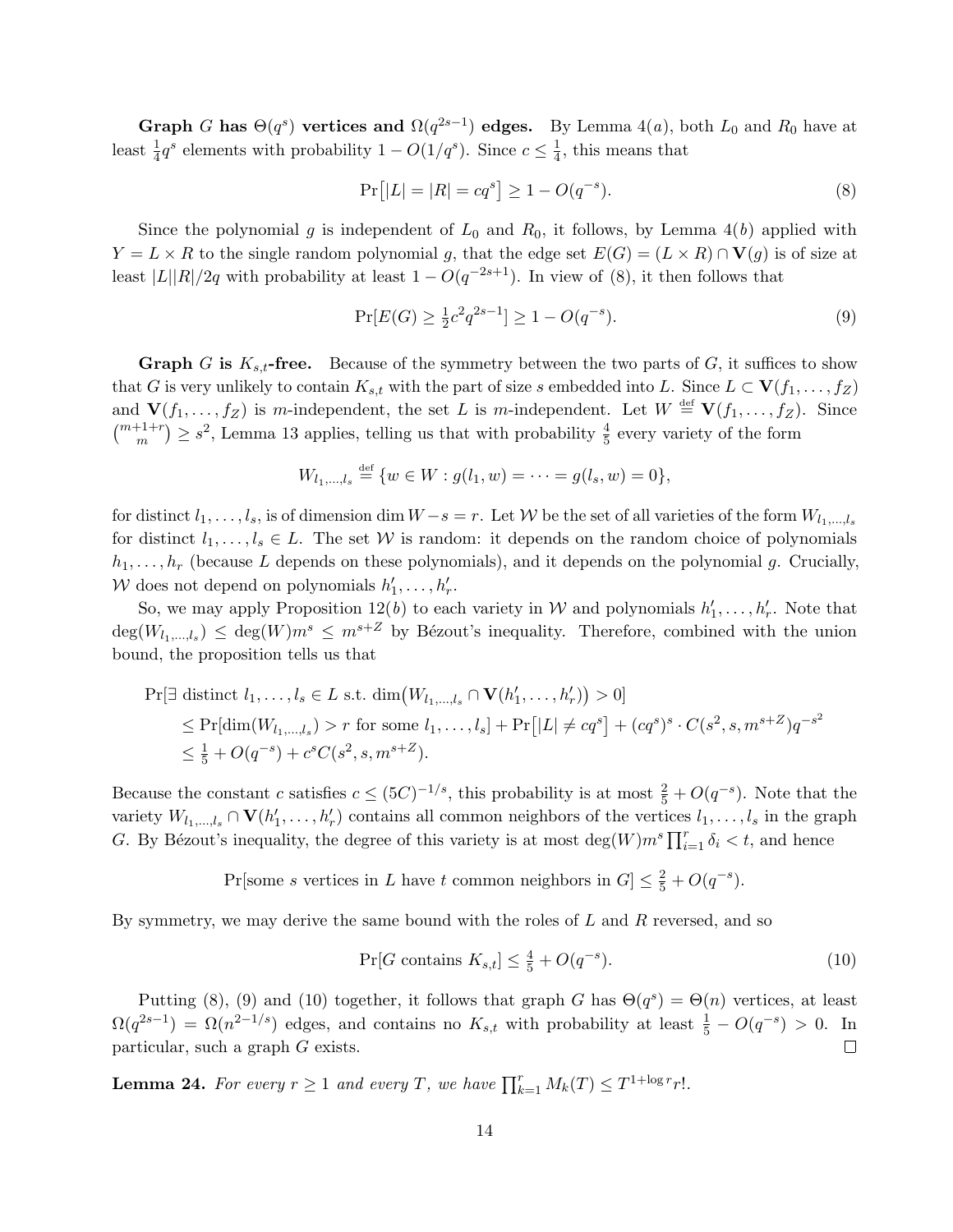*Proof.* Since  $\binom{m+k}{m} \geq \left(\frac{m+1}{k}\right)^k$ , the function  $M_k$  satisfies  $M_k(T) \leq \lfloor kT^{1/k} \rfloor$ . The lemma then follows from the inequality  $1 + \frac{1}{2} + \cdots + \frac{1}{r} \leq 1 + \log r$ .

*Proof of [Theorem 1.](#page-0-1)* We may assume that  $s \ge 100$ , for otherwise the theorem follows from the result of Alon, Rónyai and Szabó [\[2\]](#page-16-4) that we mentioned in the introduction. Let  $m \stackrel{\text{def}}{=} 3, r \stackrel{\text{def}}{=} |(6s^2)^{1/3}|$ , and  $Z \stackrel{\text{def}}{=} s + r + 3.$ 

Observe that

$$
\frac{1}{t-1} \lfloor \frac{3}{7} t \rfloor \le \begin{cases} \frac{1}{2} & \text{for } t = 5, 6, 7, \\ \frac{7}{15} & \text{for } t = 8, 9, 10, 11, \dots \end{cases}
$$

Hence, for  $5 \le t \le 7$ , Lemma  $22(b)$  implies that

$$
\frac{1}{t-1}\phi_t(b,m) \le \frac{1}{2}(s+r+Z+1+\frac{1}{7}t) \le \frac{1}{2}(s+r+2)+\frac{1}{2}Z < Z.
$$

Similarly, for  $8 \le t \le s$  we have

$$
\frac{1}{t-1}\phi_t(b,m) \le \frac{7}{15}(s+r+Z+1+\frac{1}{7}t) \le \frac{7}{15}(\frac{8}{7}s+r+1) + \frac{7}{15}Z
$$
  

$$
< \frac{8}{15}(s+r+2) + \frac{7}{15}Z < Z.
$$

This shows that the condition [\(5\)](#page-8-0) holds for  $t = 5, 6, \ldots, s$ . It also holds for  $t = 2, 3, 4$  by Lemma  $22(a)$ .

We have  $\binom{m+1+r}{m} = \binom{r+4}{3}$  $\binom{+4}{3} \ge (r+1)^3/6 \ge s^2$ , and so the result follows from [Lemmas 23](#page-12-3) and [24,](#page-13-3) the estimation

$$
r!(s^2)^{1+\log r} \le 2s^{1/2}(r/e)^r \cdot (s^2)^{1+\log r} \le s^{\frac{2}{3}r+2+2\log r} \le s^r \qquad \text{for } s \ge 23,
$$

and the inequality  $3^{r+3}s^r \leq s^{3r/2} \leq s^{4s^{2/3}}$  that is valid for  $s \geq 100$ .

### <span id="page-14-0"></span>7 Construction for the Zarankiewicz problem

This is similar, but simpler than the construction for the Turán problem from the preceding section because we do not need [Lemmas 15](#page-8-1) and [22.](#page-11-0)

<span id="page-14-1"></span>**Lemma 25.** Let  $r, s, T \geq 1$  be integers satisfying  $T \leq {r+1+m \choose m}$  $\binom{1+m}{m}$ . Then, for every sufficiently large n there is a sided graph with  $\Theta(n^{T/s^2})$  vertices on the left,  $\Theta(n)$  vertices on the right, and  $\Omega(n^{T/s^2+1-1/s})$ edges that contains no sided  $K_{s,t}$  for  $t > m^s \prod_{i=1}^r M_i(T)$ .

*Proof.* Let q be the power of 2 satisfying  $n \leq q^s < 2^s n$ . Let  $b \stackrel{\text{def}}{=} r + s$ .

Set  $\delta_i \stackrel{\text{def}}{=} M_{r-i+1}(T)$  for  $i = 1, \ldots, r$ . Let  $c' = c'(m, s, 1)$  be the constant from [Lemma 13,](#page-7-2) and let  $C = C(T, s, m^s, \delta_1, \ldots, \delta_r)$  be the constant from [Proposition 12\(](#page-6-1)b). Put  $c \stackrel{\text{def}}{=} \min(c', (5C)^{-1/s})$ . Pick  $a \geq 1$  and an s-wise m-independent set L in  $\mathbb{P}^a(\mathbb{F}_q)$  of size  $cq^{T/s}$  arbitrarily. For example, we may choose  $a = cq^{T/s}$  and let L consist of linearly independent points.

We next pick several random polynomials with coefficients in  $\mathbb{F}_q$ : Let g be a random bihomogeneous polynomial on  $\mathbb{P}^a \times \mathbb{P}^b$  of bidegree  $(m, m)$ , and let  $h'_1, \ldots, h'_r$  be random independently-chosen homogeneous polynomials on  $\mathbb{P}^b$  of degrees  $\deg h'_i = \delta_i$ . Let

$$
R \stackrel{\text{def}}{=} \mathbf{V}(h'_1, \ldots, h'_r) \cap \mathbb{P}^b(\mathbb{F}_q).
$$

 $\Box$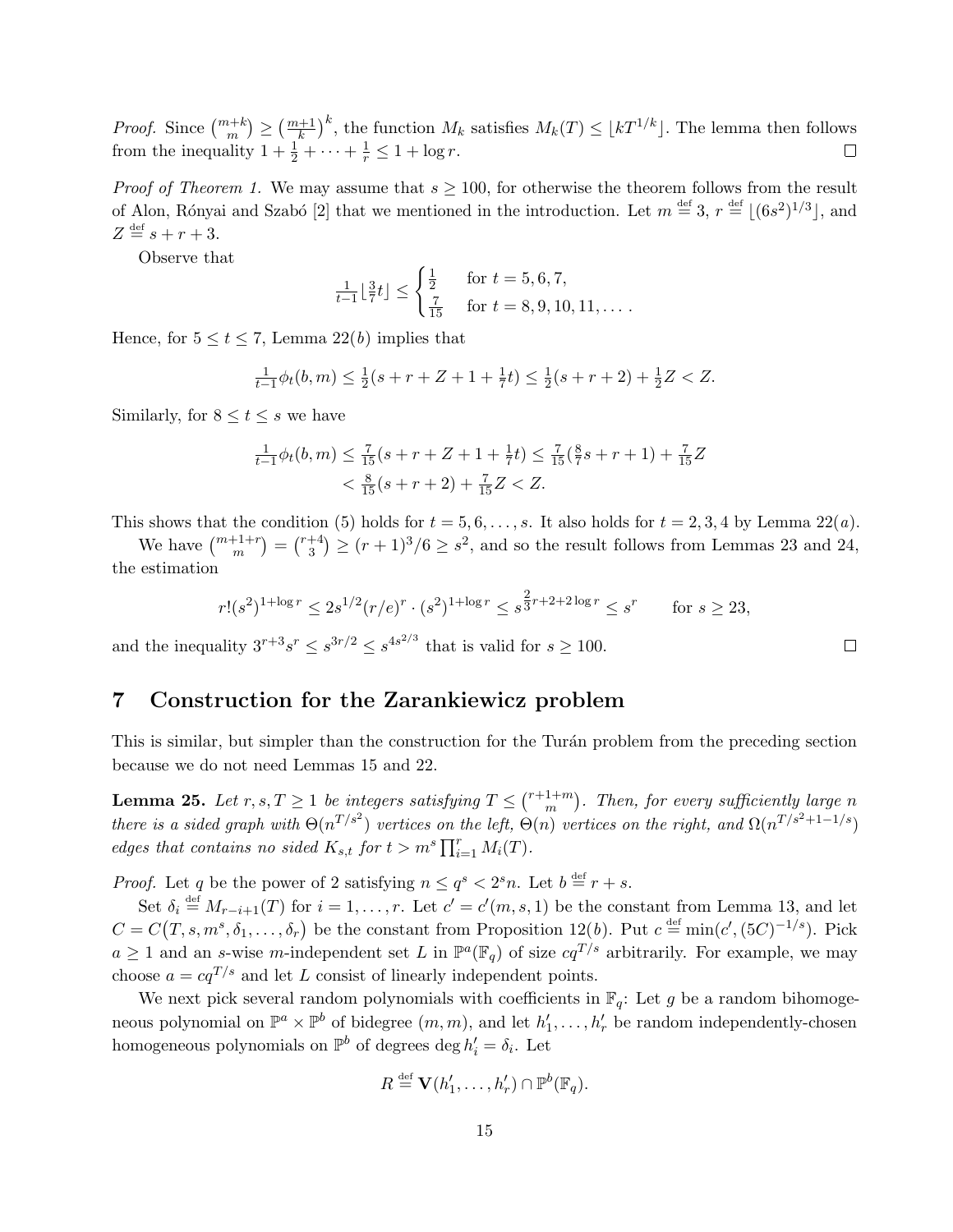Define the sided graph G with the left part L and the right part R by connecting  $(l, r) \in L \times R$ whenever  $g(l, r) = 0$ .

Invoking [Lemma 13](#page-7-2) with  $W = \mathbb{P}^b$  we see that, with probability  $\frac{4}{5}$ , every variety of the form

$$
W_{l_1,...,l_s} \stackrel{\text{def}}{=} \{w \in \mathbb{P}^b : g(l_1, w) = \cdots = g(l_s, w) = 0\},\
$$

for distinct  $l_1, \ldots, l_s \in L$ , has dimension  $b - s = r$ . By Bézout's inequality, deg  $W_{l_1,\ldots,l_s} \leq m^s$ , and so the union bound and Proposition  $12(b)$  together imply that

<span id="page-15-0"></span>
$$
\Pr[G \text{ contains sided } K_{s,t}] \le \frac{2}{5} + O(q^{-s}),\tag{11}
$$

where we used that  $c \leq (5C)^{-1/s}$ , similarly to the corresponding step in the proof of [Lemma 23.](#page-12-3)

Also, from [Proposition 12\(](#page-6-1)b) applied to  $W = \mathbb{P}^b$  we learn that  $\Pr[\dim \mathbf{V}(h'_1, \dots, h'_r) > s] = O(q^{-s}).$ In view of [Lemma 3,](#page-3-4) this implies that

<span id="page-15-1"></span>
$$
Pr[|R| = O_s(q^s)] \ge 1 - O(q^{-s}).
$$
\n(12)

Finally, by applying Lemmas  $4(a)$  and  $4(b)$ , it follows that

$$
\Pr[|E(G)| \ge \frac{1}{4}cq^{T/s+s-1}] \ge \Pr[|R| \ge \frac{1}{2}q^s] \Pr[|E(G)| \ge \frac{1}{2}cq^{T/s} \cdot \frac{1}{2}q^{s-1} | |R| \ge \frac{1}{2}q^s]
$$
  
\n
$$
\ge (1 - O(q^{-s})) (1 - O(q^{-s+1}q^{-T/s}))
$$
  
\n
$$
= 1 - O(q^{-s+1}). \tag{13}
$$

From [\(11\)](#page-15-0), [\(12\)](#page-15-1), [\(13\)](#page-15-2) we see that there exists a sided graph with  $cq^{T/s}$  vertices on the left,  $O_s(q^s)$ vertices on the right, and at least  $\frac{1}{4}cq^{T/s+s-1}$  edges.  $\Box$ 

*Proof of [Theorem 2\(](#page-1-1)a).* Let  $T \stackrel{\text{def}}{=} s^2 \log_n m$ , and  $r \stackrel{\text{def}}{=} \lfloor s/\log^2 s \rfloor$ . Note that these constants satisfy  $\binom{r+1+k}{r}$  $(n_r^{1+k}) \ge (s/\log^2 s)^k/k! \ge s^2 \log_n m$ . We then use [Lemma 25](#page-14-1) with k in place of m, and appeal to [Lemma 24](#page-13-3) to bound

$$
\prod_{i=1}^r M_i(r) \le T^{1 + \log r} r! \le s^{(1 + \log r)k} r^r \le s^{(1 + \log s) \frac{s}{2 \log^3 s}} (s / \log^2 s)^{s / \log^2 s} \le e^{2s / \log s}
$$

to obtain the stated result.

*Proof of [Theorem 2\(](#page-1-2)b).* Let  $k \geq 1$  be an integer to be chosen shortly. Let  $r \stackrel{\text{def}}{=} \lceil s/\log s \rceil$ , and  $T \stackrel{\text{def}}{=} \binom{r+1+k}{k}$  $\binom{1+k}{k}$  Note that there are constants  $c_s''$  and  $c_s'''$  such that

$$
c_s''k^r \le T/s^2 \le c_s'''k^r,
$$

and choose k to be the smallest integer so that  $c_s' k^r \ge \log_n m$ .

Applying [Lemma 25](#page-14-1) with  $k$  in place of  $m$ , we obtain a sided graph whose left part is of size  $\Omega(n^{T/s^2}) = \Omega(n^{c_s' k^r}) = \Omega(m)$  and the right part is of size  $\Theta(n)$ , matching the Kövári, Sós, Turán bound for  $K_{s,t}$ -free graphs for  $t > k^s \prod_{i=1}^r M_i(r)$ . Since

$$
k^{s} \prod_{i=1}^{r} M_{i}(r) \leq k^{s} r^{r} T^{1+\log r} = O_{s}(k^{s+r+r \log r}) = O_{s}(k^{r+2r \log s}) = O_{s}(\log_{n} m)^{1+2 \log s}.
$$

Choosing the smallest k so that  $c_s'' k^r \ge \log_n m$  completes the proof.

 $\Box$ 

<span id="page-15-2"></span> $\Box$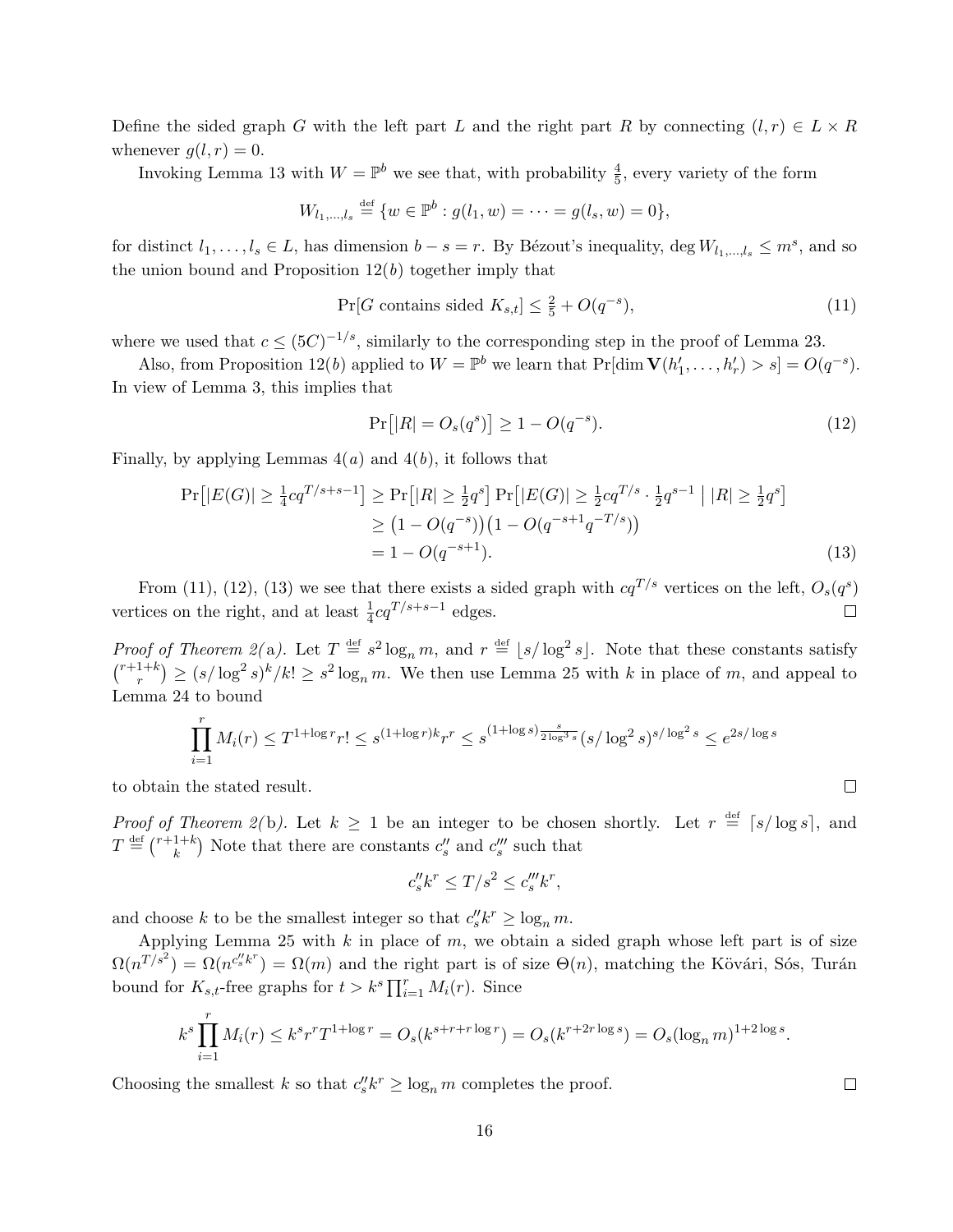# References

- <span id="page-16-9"></span>[1] Noga Alon, Keith E. Mellinger, Dhruv Mubayi, and Jacques Verstraëte. The de Bruijn–Erdős theorem for hypergraphs. Des. Codes Cryptogr., 65(3):233–245, 2012. [arXiv:1007.4150.](http://arxiv.org/pdf/1007.4150)
- <span id="page-16-4"></span>[2] Noga Alon, Lajos R´onyai, and Tibor Szab´o. Norm-graphs: variations and applications. J. Combin. Theory Ser. B, 76(2):280–290, 1999.
- <span id="page-16-12"></span>[3] A. Białynicki-Birula and A. Schinzel. Representations of multivariate polynomials by sums of univariate polynomials in linear forms. Colloq. Math., 112(2):201–233, 2008.
- <span id="page-16-5"></span>[4] Pavle V. M. Blagojević, Boris Bukh, and Roman Karasev. Turán numbers for  $K_{s,t}$ -free graphs: topological obstructions and algebraic constructions. Israel J. Math., 197(1):199–214, 2013. [arXiv:1207.0705.](http://arxiv.org/pdf/1207.0705)
- <span id="page-16-11"></span>[5] Boris Bukh. Random algebraic construction of extremal graphs. Bull. Lond. Math. Soc., 47(6):939– 945, 2015. [arXiv:1409.3856.](http://arxiv.org/pdf/1409.3856)
- <span id="page-16-7"></span>[6] Boris Bukh and David Conlon. Rational exponents in extremal graph theory. J. Eur. Math. Soc. (JEMS), 20(7):1747–1757, 2018. [arXiv:1506.06406.](http://arxiv.org/pdf/1506.06406)
- <span id="page-16-8"></span>[7] Boris Bukh and Michael Tait. Turán numbers of theta graphs. *Combin. Probab. Comput.*, 29(4):495–507, 2020. [arXiv:1804.10014.](http://arxiv.org/pdf/1804.10014)
- <span id="page-16-10"></span>[8] David Conlon. Some remarks on the Zarankiewicz problem. [arXiv:2007.12816.](http://arxiv.org/pdf/2007.12816)
- <span id="page-16-6"></span>[9] David Conlon. Graphs with few paths of prescribed length between any two vertices. Bull. Lond. Math. Soc., 51(6):1015–1021, 2019.
- <span id="page-16-13"></span>[10] Alain Couvreur. An upper bound on the number of rational points of arbitrary projective varieties over finite fields. Proc. Amer. Math. Soc., 144(9):3671–3685, 2016. [arXiv:1409.7544.](http://arxiv.org/pdf/1409.7544)
- <span id="page-16-2"></span>[11] P. Erdős. Some recent progress on extremal problems in graph theory. In *Proceedings of the* Sixth Southeastern Conference on Combinatorics, Graph Theory and Computing (Florida Atlantic Univ., Boca Raton, Fla., 1975), pages 3–14. Congressus Numerantium, No. XIV, 1975.
- <span id="page-16-0"></span>[12] P. Erdös and A. H. Stone. On the structure of linear graphs. *Bull. Amer. Math. Soc.*, 52:1087–1091, 1946.
- <span id="page-16-14"></span>[13] William Fulton. Intersection theory, volume 2 of Ergebnisse der Mathematik und ihrer Grenzgebiete. 3. Folge. A Series of Modern Surveys in Mathematics [Results in Mathematics and Related Areas. 3rd Series. A Series of Modern Surveys in Mathematics]. Springer-Verlag, Berlin, second edition, 1998.
- <span id="page-16-3"></span>[14] Zoltán Füredi. Turán type problems. In Surveys in combinatorics, 1991 (Guildford, 1991), volume 166 of London Math. Soc. Lecture Note Ser., pages 253–300. Cambridge Univ. Press, Cambridge, 1991.
- <span id="page-16-1"></span>[15] Zoltán Füredi. An upper bound on Zarankiewicz' problem. Combin. Probab. Comput., 5(1):29–33, 1996.